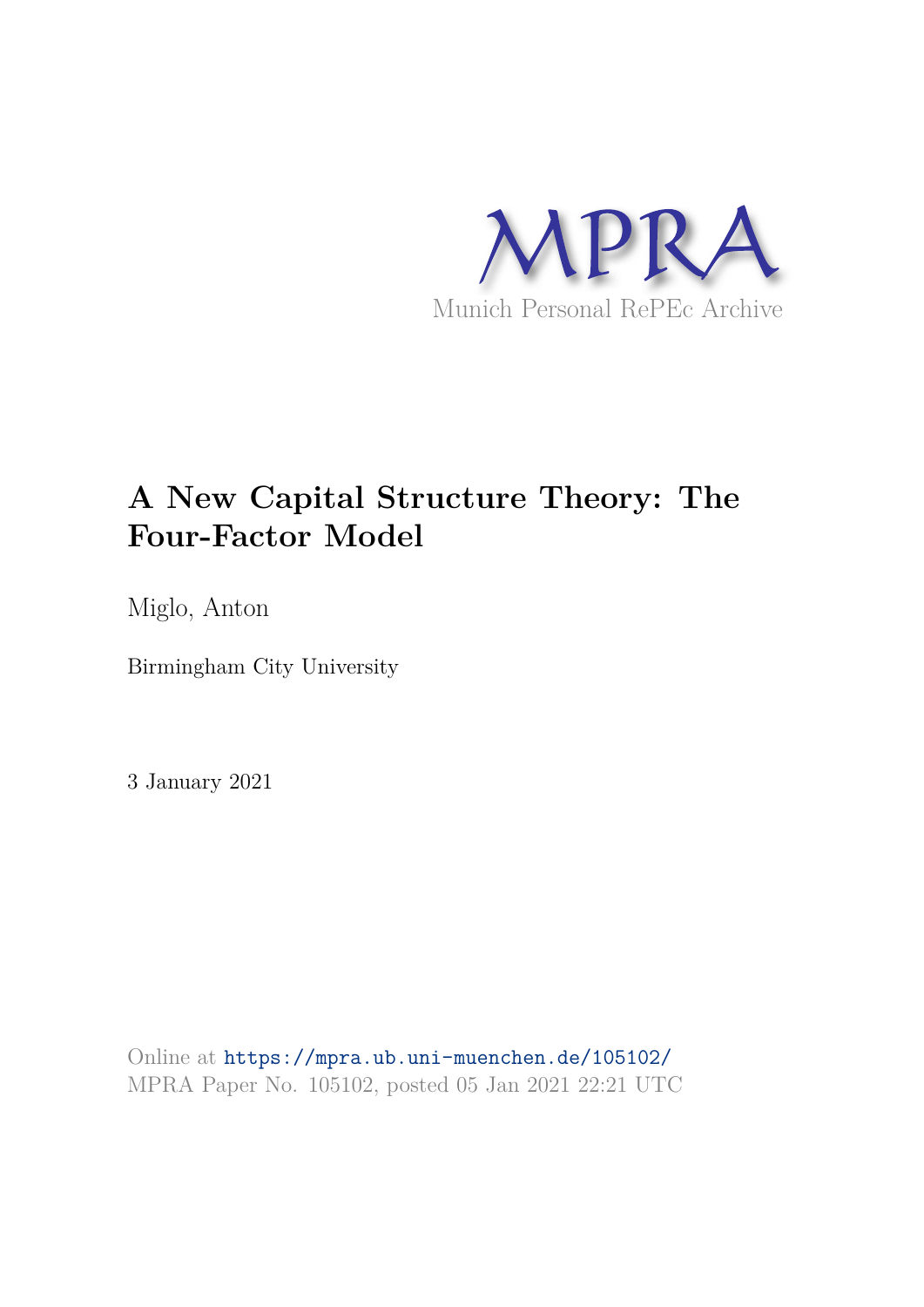# A New Capital Structure Theory: The Four-Factor Model

Anton Miglo<sup> $\dagger$ </sup>

First draft 2019, this version 2021

#### Abstract

This article presents a new capital structure model based on four factors well documented in literature: asymmetric information, taxes, bankruptcy costs and decision-makers' overconfidence. The model can simultaneously explain several facts about capital structure including those that remain puzzling from existing theories point of view eg. negative correlation between debt and profitability; why firms issue equity etc. Unlike many advanced research on capital structure, a closed-form solution is obtained for most results.

JEL codes: D82, D89, D90, G32, H21, H32, L26, L29

Key words: capital structure; asymmetric information; overconÖdence; debt tax shield; bankruptcy costs

# 1 Introduction

The modern theory of capital structure began with the famous proposition of Modigliani and Miller (1958) that described the conditions of capital structure irrelevance. Since then, many financial economists have altered these conditions to explain the factors driving capital structure decisions.<sup>1</sup>

For useful comments and editing assistance I would like to thank Mohammed Abdellaoui, Xiehua (Richard) Ji, Antony Dnes, Don Johnson, Victor Miglo, Daniel Spulber and the seminar participants at De Montfort University, University of Brighton, Edinburgh Napier University and Ulster University.

<sup>&</sup>lt;sup>†</sup>Corresponding author, Birmingham City University, anton.miglo@bcu.ac.uk.

<sup>&</sup>lt;sup>1</sup>For a review of major capital structure theories see, among others, Harris and Raviv (1991) and Miglo (2011, 2016).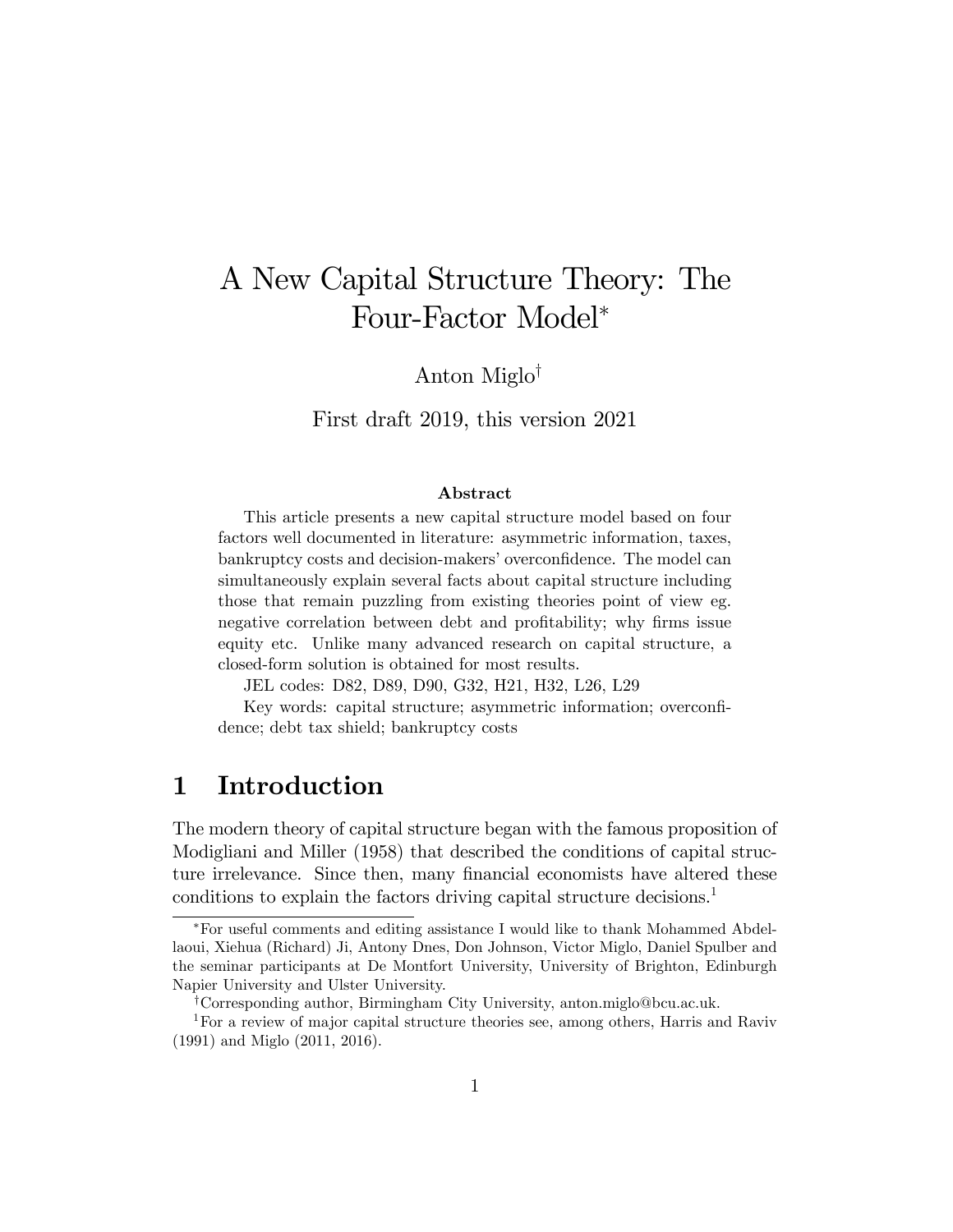Pecking-order theory (POT) suggests that there is pecking order where firms issue equity only as last resort (Myers and Majluf (1984)). The main drawback of this theory is that despite suggested pecking order, many firms issue equity even when they have other options available (Frank and Goyal (2003), Leary and Roberts (2010)). Another asymmetric information based theory is signalling theory. It suggests that good quality firms should use debt as a signal of quality. The major shortcoming of this theory is that it is not consistent with negative correlation between debt and profitability well documented in literature (Titman and Wessles (1988), Frank and Goyal  $(2008)$ ).

Trade-off theory of capital structure (TOT) focuses on two factors. Corporate income tax creates a tax shiled for companies that use debt. Secondly, firms that use debt are facing some probability of bankruptcy which is costly. Optimal capital structure is based on the trade-off between the benefits of tax shield and expected bankruptcy costs (Kraus and Litzenberger (1973)). The major shortcoming of this theory is that it is not consistent with mentioned previously negative correlation between debt and profitability.

Behavioral finance theory of capital structure assumes that managers overestimate the value of their projects and as such they would rather issue debt than equity because the latter is more sensitive to earnings uncertainty and estimation biases (Fairchild (2005)). In most cases these conclusions are similar to mentioned above pecking-order theory.

In last 20 years dynamic versions of TOT and POT have been created (eg Morellec (2004), Miglo (2012)). Dynamic extensions of TOT do not often have a closed-form solution. Dynamic extensions of POT often lack empirical support to the best of our knowledge.

Finally note that Graham and Harvey (2001) report a large gap between capital structure theory and practice.

In this article we suggest a new model of capital structure which combines elements of all mentioned above approaches. Unlike many modern advanced studies on capital structure it generates a closed-form solution for most results. These results are consistent with most well-known results about capital structure.

In our model a firm owned by an entrepreneur has an investment project and decides whether to use debt or equity to finance the project. The firm is subject to corporate income tax. In the case of default there are bankruptcy costs. Entrepreneur has private information about project quality. Finally entrepreneur can be biased in estimating project results. We first consider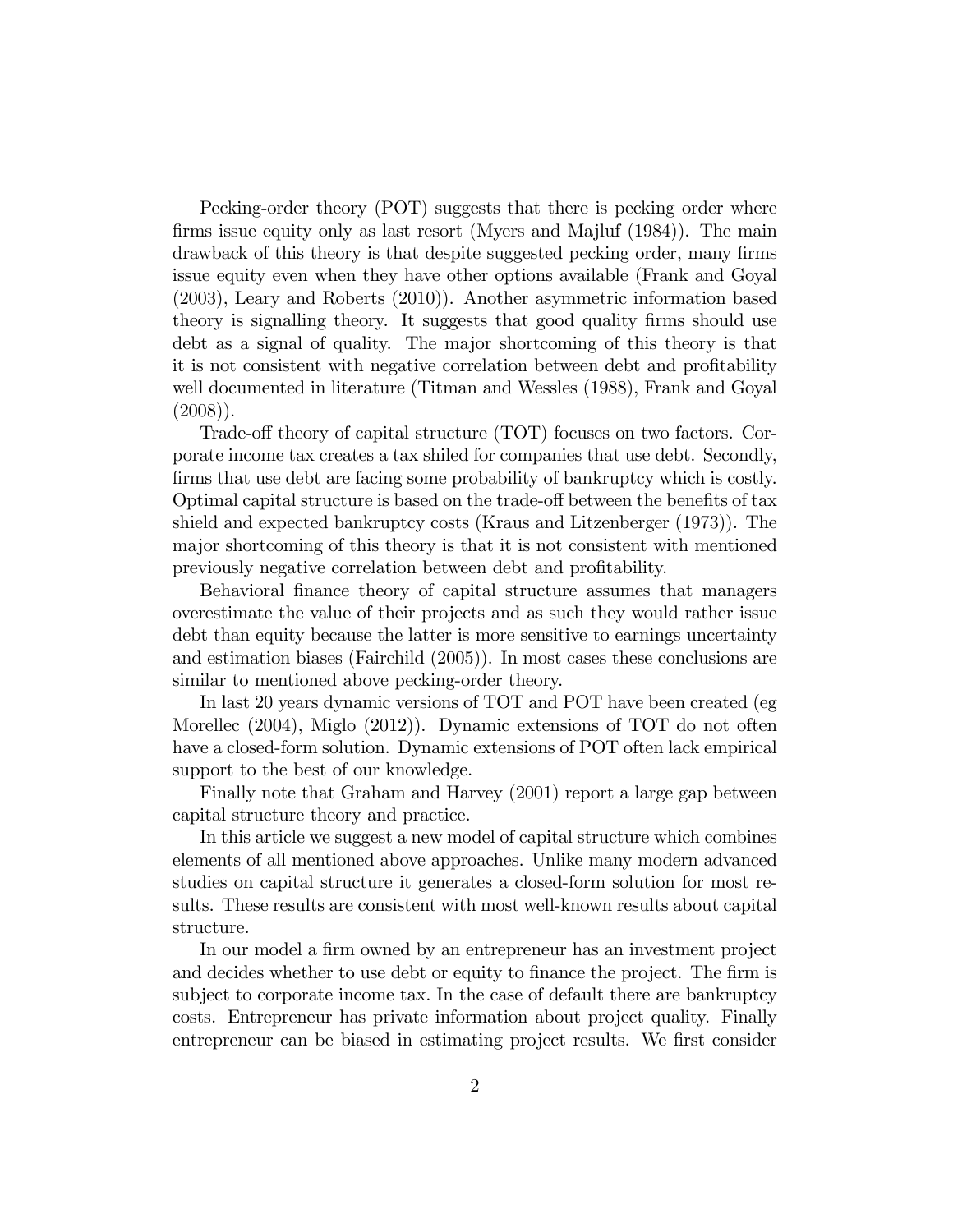cases where only one factor is present (eg asymmetric information) and other factors are ignored. These variations of the model can produce some results regarding capital structure choice which are consistent with empirical evidence but at the same time in most cases they have some major drawbacks. For example, when considering separately the effect of asymmetric infromation, the model predicts that equilibrium is either pooling woth debt or separating where high-quality Örms issue debt and low-quality Örms issue equity which is generally consistent with traditional asymmetric information theories and which have problems discussed above.

We next analyze a model where all factors are present simultaneously. In this case the model generates a large number of predictions regarding capital structure largely consistent with observed evidence. Among model results note the following: debt/equity ratio is positively correlated with firm size and tax rate; it is negativley correlated with firm profitability and bankruptcy costs; good firms may issue equity in equilibrium; overconfidence is positively correlated with debt etc.

The rest of the paper is organized as follows. Section 2 provides a literature review. Section 3 presents the basic model and its main results. Section 4 considers the main case where all factors are present simultaneously. Section 5 discusses the modelís implications and its consistency with empirical evidence. Section 6 discusses model assumptions and possible extensions and Section 7 concludes.

# 2 Literature Review.

### 2.1 Capital Structure Under Asymmetric Information

Myers and Majluf (1984) set forth POT. The key element of this theory is asymmetric information between firm's insiders and outsiders. POT predicts that equity should only be used as a last resort. Firms issuing equity will be undervalued. Consequently only firms with low expected performance may issue equity. Equity is dominated by internal funds and debt in this model. Debt suffers from misvaluation less than equity. The empirical evidence on pecking order theory is mixed. Shyam-Sunder and Myers (1999), Lemmon and Zender  $(2010)$ , and a survey of New York Stock Exchange firms by Kamath (1997) Önd support for pecking order while Chirinko and Singha (2000), Frank and Goyal (2003) and Leary and Roberts (2010) do not.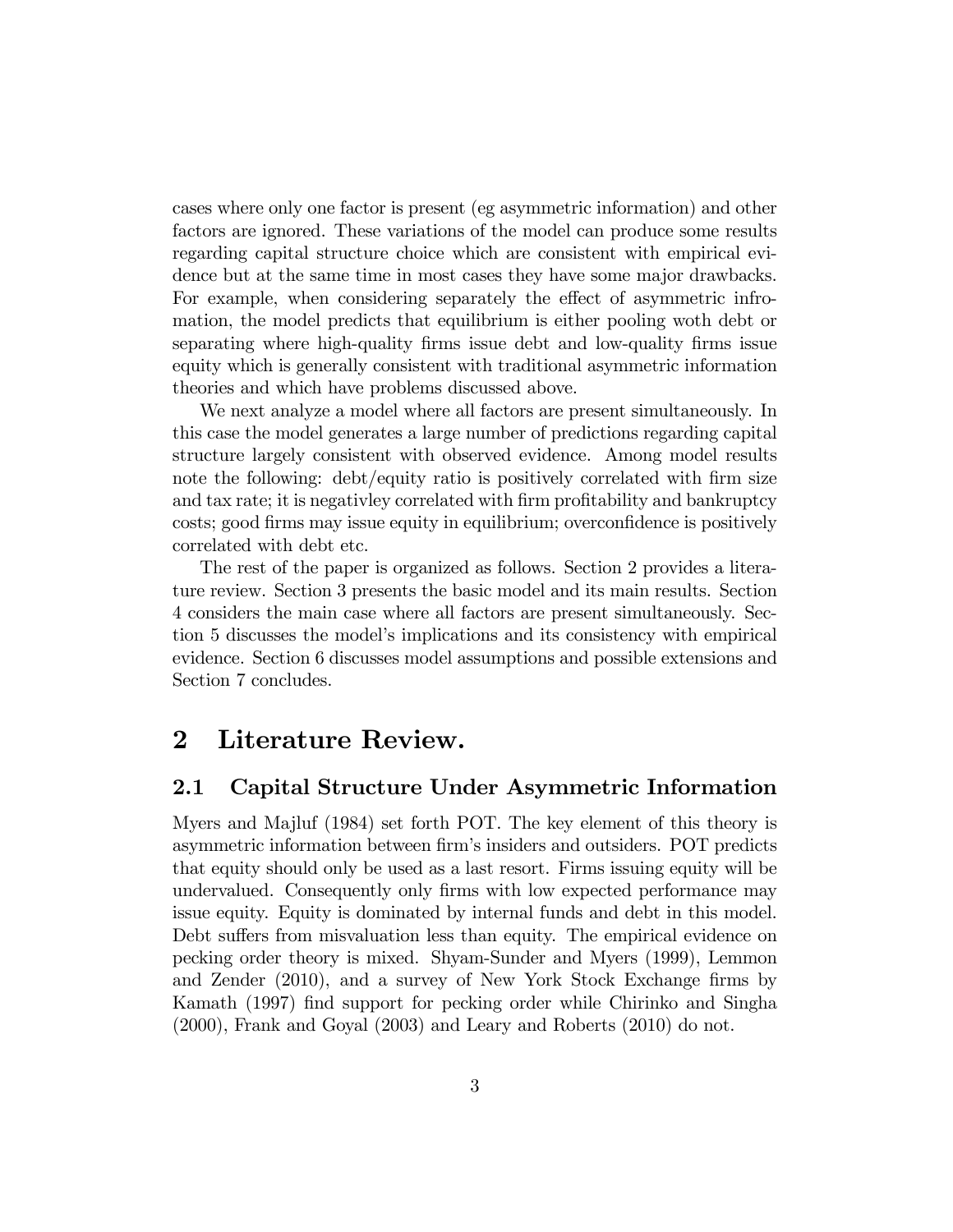Similarly signaling theory (Leland and Pyle (1977), Ross (1977)) usually suggests that high-quality firms issue debt and low-quality firms issue equity. The empirical prediction is that firm value (or profitability) and the debtto-equity ratio is positively related. The evidence, however, is ambiguous. Most empirical studies report a negative relationship between leverage and proÖtability as discussed earlier. In a similar spirit, some studies document the superior absolute performance of equity-issuing firms before and immediately after the issue (Jain and Kini (1994), Loughran and Ritter (1997)). Finally the evidence on the announcement of debt issues does not support signaling theories. Eckbo (1986) as well as Antweiler and Frank (2006) find insignificant changes in stock prices in response to straight corporate debt issues.

Some asymmetric information-based ideas exist as to why managers of high-quality firms may use leverage-decreasing transactions as a signal. These include issuing equity to signal low variance of earnings (Brick, Frierman, and Kim (1998)), retiring existing debt to signal earnings quality (Brennan and Kraus (1987)), signaling based on a model that combines asymmetric information with agency problems (Noe and Rebello (1996)) and issuing equity to signal a high level of expected short-term earnings as compared to long-term earnings (Miglo (2007, 2017). Empirical support for these ideas is limited. A challenge for researchers today is to Önd a model that can explain several major empirical phenomena simultaneously.

### 2.2 Taxes and Bankruptcy Costs

In contrast to dividends, interest paid on debt reduces the firm's taxable income. Debt also increases the probability of bankruptcy. TOT suggests that capital structure reflects a trade-off between the tax benefits of debt and the expected costs of bankruptcy (Kraus and Litzenberger (1973)). TOT also suggests that if profitability increases, debt should also increase. Therefore more profitable firms should have more debt. Expected bankruptcy costs are lower and interest tax shields are more valuable for profitable firms. Empirical evidence on TOT is mixed. Rajan and Zingales (1995), Barclay, Morellec, and Smith (2006), and Frank and Goyal (2009) generally support some of its prediction. However, the major shortcoming is that empirical studies typically find a negative relationship between profitability and leverage (Titman and Wessels (1988), Rajan and Zingales (1995), Fama and French (2002), Frank and Goyal (2009)).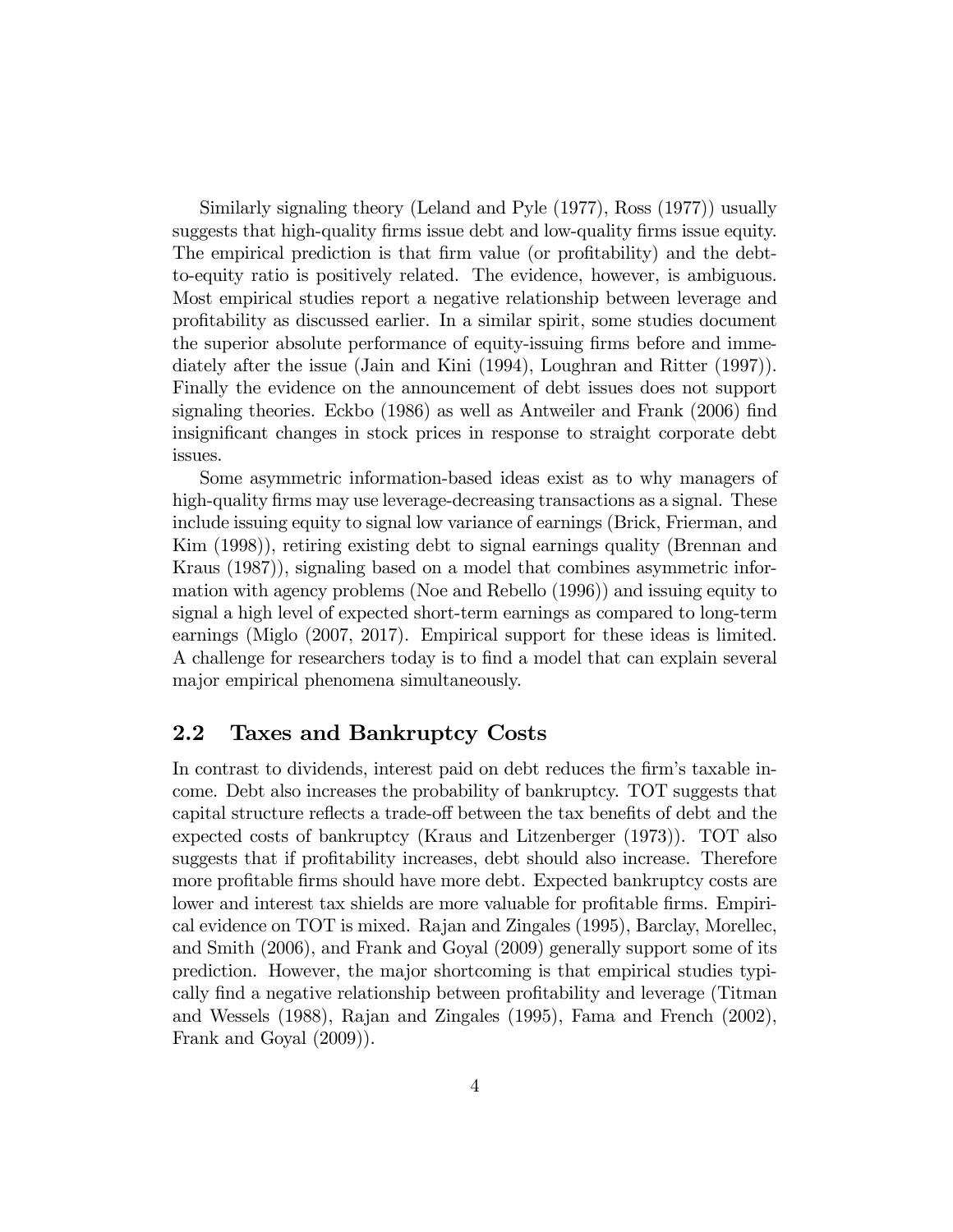Dynamic versions of TOT suggest several ideas that can improve the drawbacks of traditional theory (Hennessy and Whited (2005), Ju, Parrino, Poteshman, and Weisbach (2005), Strebulaev (2007), Tserlukevich's (2008), Morellec (2004), Titman and Tsyplakov (2007), Cook and Kieschnick (2009)). Dynamic trade-off models are likely to provide an important contribution to TOT. Empirical results and simulated results apparently dominate theoretical results. New theoretical results are expected.

### 2.3 Behavioural Finance and Capital Structure

Fairchild (2005) examines the combined effects of managerial overconfidence, asymmetric information and moral hazard problems on the manager's debt/equity choice. In particular it argues that firms issue too much debt and firm profits are reduced. Although it provides some intersting results, in terms of capital structure choice, the results are mostly consistent with traditional asymmetric information based theories where equity is not issued. Unlike in Fairchild (2005), managers are not equally overconfident in our model. No other existing paper seems to be able to explain why Örms may be interested in issuing equity and do not compare performance of firms issuing debt and equity.

## 3 Basic Model.

Consider a firm with an investment project. The project costs  $B$ . In the case of success it generates earnings  $X$ . Earnings equal 0 in the case of failure.<sup>2</sup> The probability of success is  $p$ . The firm belongs to an entrepreneur who owns 100% of the Örmís equity. The entrepreneur can undertake the project by issuing debt or equity. Everybody is risk-neutral and risk-free interest rate is normalized to zero. The investors provide funds as long as the expected earnings cover their cost and the entrepreneur maximizes his expected profits. Also, the entrepreneur has private information about project quality. More specifically, there are two types of firms, high  $(h)$  and low quality  $(l)$ . For a high-quality firm the project generates an amount of earnings  $X_h$  in the case success and for low-quality firm it generates  $X_l$  with  $X_l < X_h$ . The fraction of high-quality firms is  $\mu \in (0, 1)$ . In addition, entrepreneur can be

 ${}^{2}$ In Section 6, we discuss the model's robustness with reagrd to different assumptions made.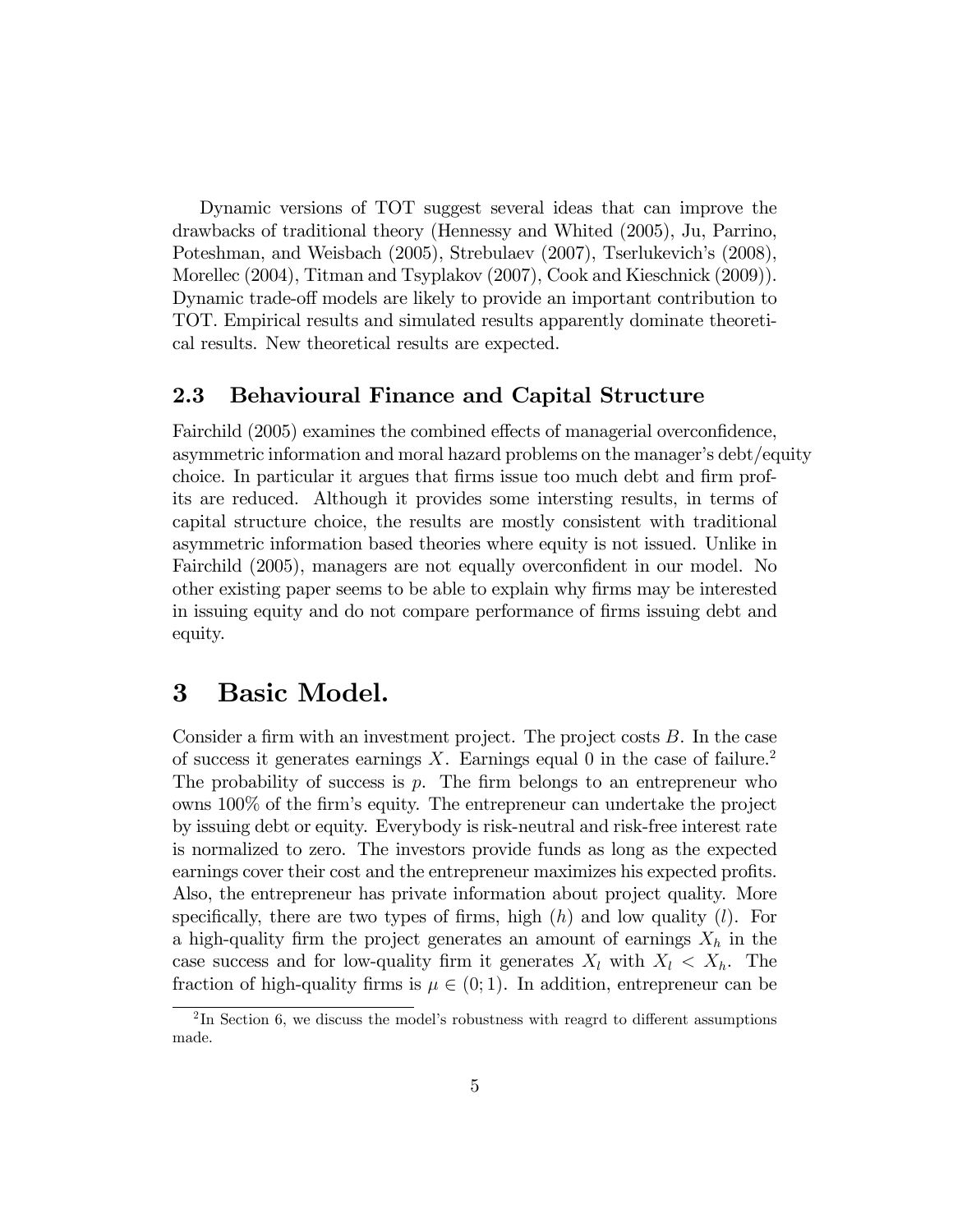overconfident, i.e. he thinks that the amount of earnings from the project equals  $X_i + \varepsilon_i$  where  $\varepsilon_i$  reflects the degree of the entrepreneur's bias,  $i = l, h$ .  $\varepsilon_i > 0$  means that the entrepreneur is overconfident,  $\varepsilon_i = 0$  means that the entrepreneur is unbiased (rational). Also the firm is subject to corporate income tax. The corporate income tax rate is denoted by t. In the case of bankruptcy there are bankruptcy costs C.

The timing of events is present in Figure 1.

| $\sim$ |  |
|--------|--|
|        |  |

A firm is considering to undertake an investment project that costs B

The entrepreneur receives private information about the project

The firm choses between debt and equity

 $t = 2$ 

Investment is made

Earnings from the project are realized and distributed among all claimholders according to issued securities

#### Figure 1. The sequence of events.

We start by considering the case without taxes  $(t = 0)$  and bankruptcy costs ( $C = 0$ ) as well as with rational entrepreneurs ( $\varepsilon_h = \varepsilon_l = 0$ ) and symmetric information  $(X_h = X_l = X)$ , i.e. all parties share the same information and all variables are public knowledge.

If debt is selected (we will denote this decision/strategy by d for shortness), the entrepreneur's expected profit equals

$$
p(X - F) \tag{1}
$$

where  $F$  is the face value of debt. The entrepreneur's expected profit from the project equals the probability of success multiplied by the difference between earnings from the project in a good scenario and face value of the debt.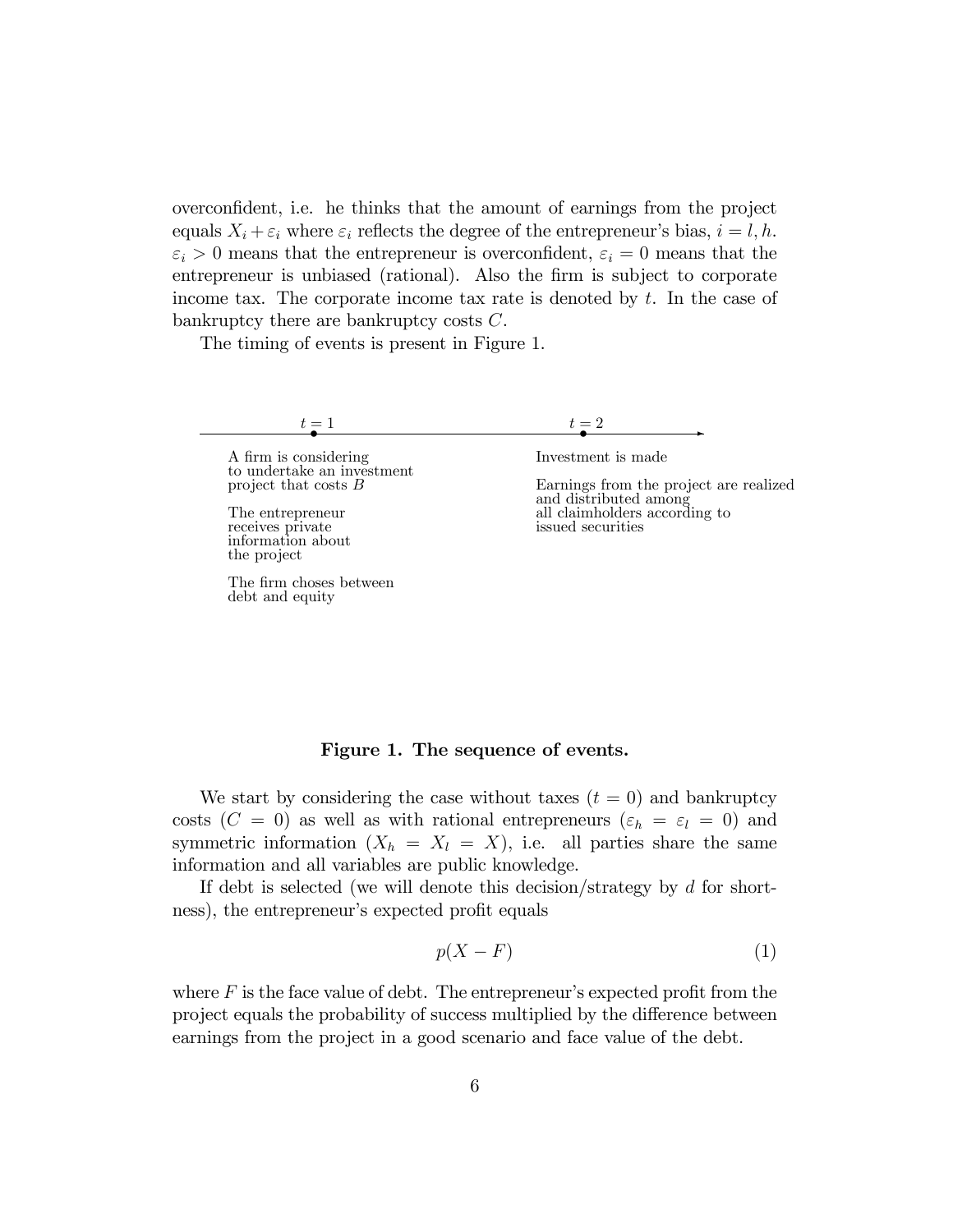If equity is selected (this strategy is denoted by  $e$ ), the entrepreneur's profit is

$$
(1 - \alpha)pX \tag{2}
$$

where  $\alpha$  is the fraction of equity sold to new shareholders.

**Lemma 1.** If information is symmetric and entrepreneurs are rational then in the absence of taxes and bankruptcy costs: 1) if  $pX \leq B$ , the project is worthless for the firm; 2) otherwise the firm is indifferent between debt and equity financing.

Proof. Under strategy e, the fraction of shares that has to be sold is determined by the following condition:

$$
\alpha pX = B \tag{3}
$$

Substituting  $\alpha$  from (3) into (2) leads to the following:

$$
(1 - \frac{B}{pX})pX = pX - B \tag{4}
$$

Under strategy  $d$ , the face value of debt is determined by the following condition:

$$
X \ge F \tag{5}
$$

$$
F = \frac{B}{p} \tag{6}
$$

The first condition means that the face value of debt should not be greater than the amount of earnings the Örm earns if the projects succeeds and the second condition means that the expected earnings that the bank is going to receive covers their investment/loan. They can hold simultaneously if the project has positive net present value or:

$$
pX > B \tag{7}
$$

Substituting (6) into (1) leads to the following:

$$
p(X - \frac{B}{p}) = pX - B \tag{8}
$$

 $(4)$  and  $(8)$  are equal.

This result (see also Table 1) is not surprising. It is conisistent with the spirit of classical literature on firm financial decision-making in a perfect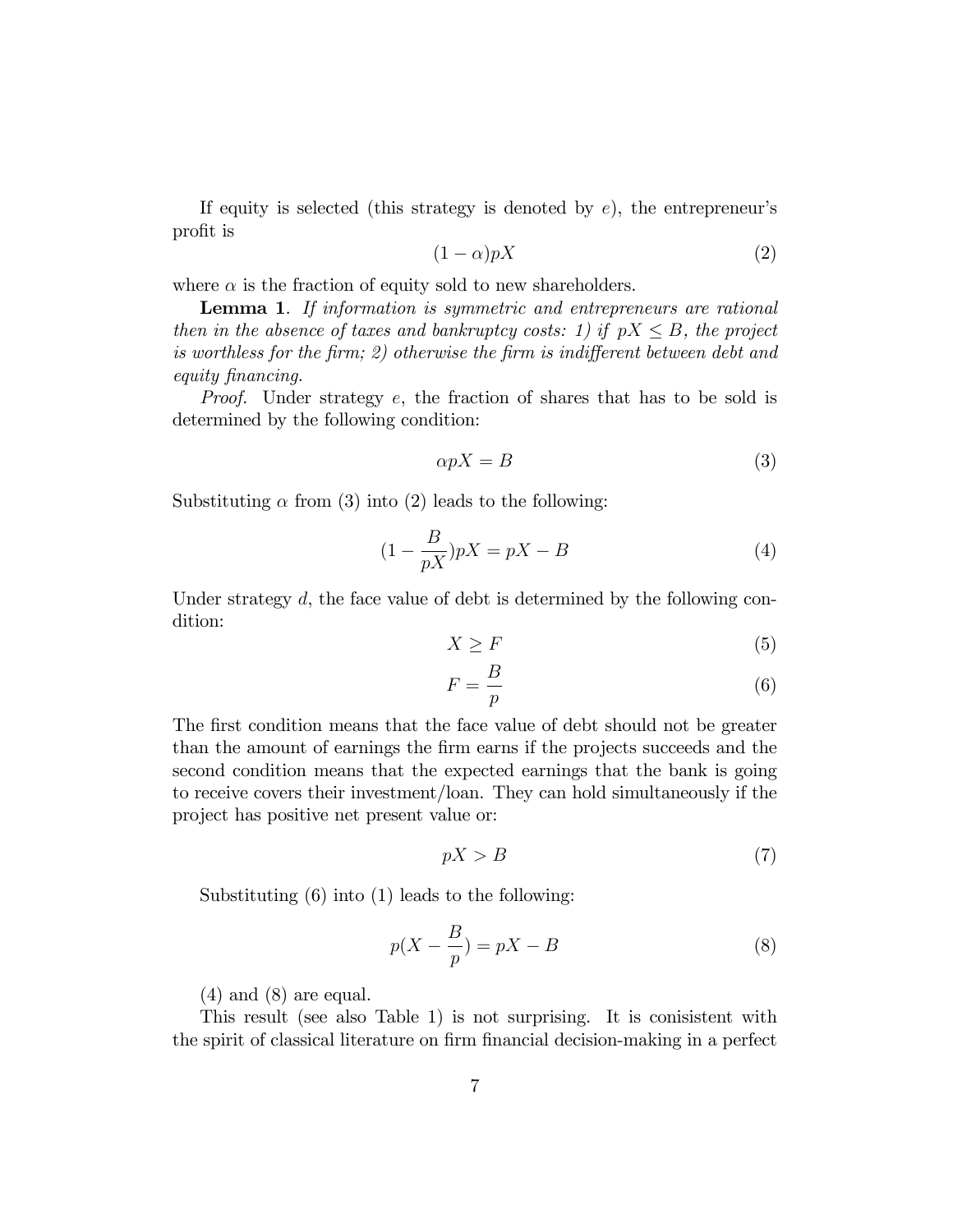market (Modigliani and Miller (1958)). Finally note that if (7) does not hold, project is worthless for the firm under any type of financing.

|  |  | Table 1. The model predictions |
|--|--|--------------------------------|
|--|--|--------------------------------|

| Conditions                       | Prediction                |
|----------------------------------|---------------------------|
| no tax                           | Capital structure $\vert$ |
| no bankruptcy costs              | is irrelevant             |
| no asymmetric information        |                           |
| entrepreneurs are fully rational |                           |

## 3.1 Taxes and Bankruptcy Costs

Now suppose that entrepreneurs are still rational and information is still symmetric but the firm pays corporate income tax and there are bankruptcy costs. If  $e$  is selected, the entrepreneur's profit is

$$
(1 - \alpha)pX(1 - t) \tag{9}
$$

The fraction of shares that has to be sold is determined by the following condition:

$$
\alpha p X (1 - t) = B \tag{10}
$$

Substituting  $\alpha$  from (10) into (9) leads to the following:

$$
(1 - \frac{B}{pX(1-t)})pX(1-t) = pX(1-t) - B \tag{11}
$$

If  $d$  is selected, the entrepreneur's expected profit equals

$$
p(X - F)(1 - t) - C(1 - p) \tag{12}
$$

Here  $C(1-p)$  are the expcted bankruptcy costs. Also  $F = B/p$ . Substituting this into (12) leads to the following:

$$
p(X - \frac{B}{p})(1-t) - C(1-p) = (pX - B)(1-t) - C(1-p)
$$

Comparing with  $(11)$  we find that e is optimal if

$$
C > \frac{tB}{1 - p}
$$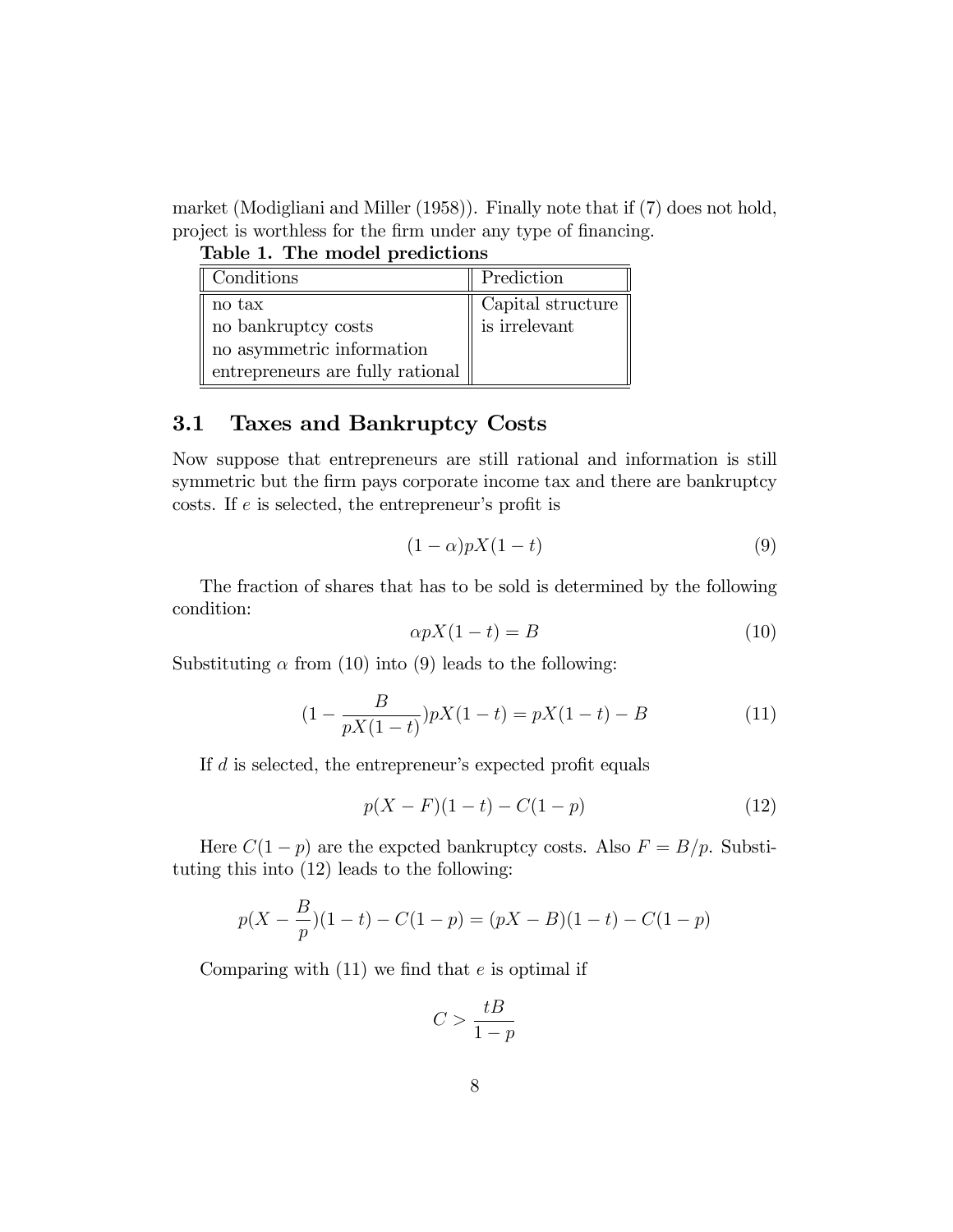and vice versa.

**Lemma 2.** If  $C > \frac{tB}{1-p}$ , the entrepreneur prefers e to d and vice versa. If  $C = \frac{tB}{1-p}$ , the entrepreneur is indifferent between e and d.

Proof. Follows from above.

Lemma 2 (see also Table 2) is conisistent with the spirit of traditional literature related to trade-off theory of capital structure (Kraus and Litzenberger (1973), Titman and Wessles (1988), Frank and Goyal (2009) etc.). It implies that debt is positively correlated with firm size  $(B)$  and tax rate  $(t)$ ; it is negatively correlated with firm profitability  $(p)$  and bankruptcy costs  $(C)$ . The shortcoming of this theory is the negative correlation between debt and profitability well documented in existing literature as we discussed previously.

Table 2. The model predictions

| Conditions                       | Result                         | Predictions                    |
|----------------------------------|--------------------------------|--------------------------------|
| $\text{tax}$                     | If $C > \frac{tB}{1-p}$        | debt is positively correlated: |
| bankruptcy costs                 | e is better than $d \parallel$ | - with tax rate                |
| no asymmetric information        | If $C < \frac{tB}{1-n}$        | - with profitability           |
| entrepreneurs are fully rational | $d$ is better than $e$         | $\parallel$ - with firm size   |
|                                  |                                | debt is negatively correlated  |
|                                  |                                | with bankruptcy costs          |

### 3.2 Asymmetric information

Now assume that Örm does not pay any tax and there is no bankruptcy cost but asymmetric information exists between entrepreneurs and investors regarding the value of  $X$ . An equilibrium is defined as a situation where no firm type has an incentive to deviate. In the case of separating equilibrium firms select different strategies and in the case of pooling equilibria both types of Örms select the same strategy. We will also check that the off-equilibrium beliefs of market participants survive the intuitive criterion by Cho-Kreps  $(1987)$ . This condition means that the market of f-equilibrium beliefs are reasonable in the sense that if for any firm type its maximal payoff from deviation is not greater than its equilibrium payoff then the market should place the probability 0 on possible deviations of this type. The definitions above are consistent with the standard perfect bayesian equilibrium definition (see, for instance, Fudenberg and Tirole, 1991) with the addition of an intuitive criterion that is quite common in these types of games (see, for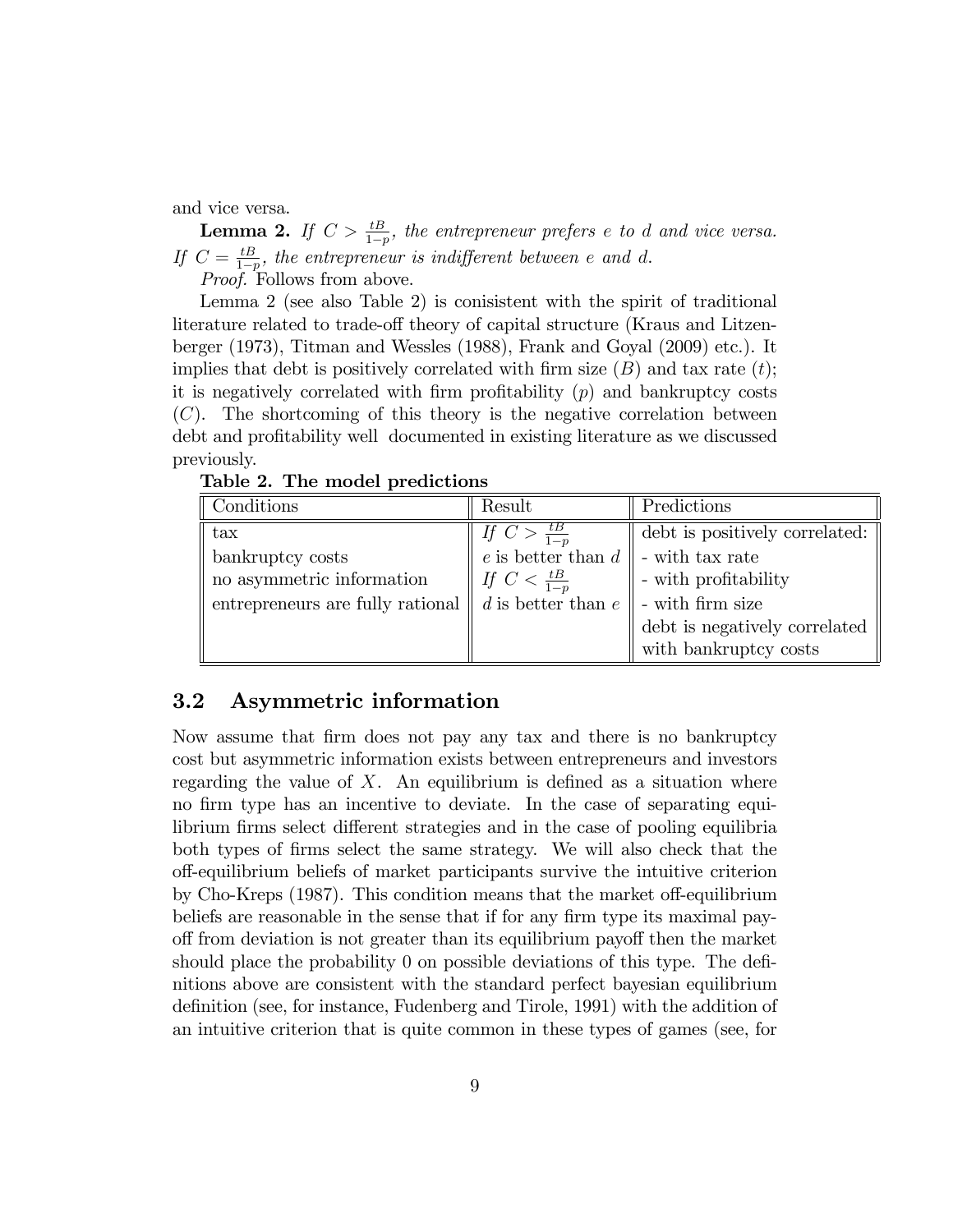instance, Nachman and Noe, 1994). Under asymmetric information, some good quality projects may sustain losses compared to perfect information case because of unfavorable market conditions (adverse selection). So if multiple equilibria exist we will use the mispricing criterion to indicate the one that is most likely to exist. We use the standard concept of mispricing that can be found, for example, in Nachman and Noe (1994). The magnitude of mispricing in a given equilibrium is equal to that of undervalued type(s). The overvaluation of overvalued type(s) does not matter.

4 possible equilbria should be considered: pooling where both types of firm select d; pooling where both types select  $e$ ; separating equilibrium where h selects d and l selects e and separating where h selects e and l selects d.

Consider pooling with d. For this to be an equilibrium entrepreneurs with high-quality firms should not be interested in deviating to  $e$ , that is

$$
p(X_h - \frac{B}{p}) \ge (1 - \frac{B}{\mu_e^{off} pX_h + (1 - \mu_e^{off}) pX_l}) pX_h
$$
 (13)

where  $\mu_e^{off}$  denote the market off-equilibrium belief about the probability for the firm to be type  $h$  when observing strategy  $e$ . Similarly for entrepreneurs with low-quality projects

$$
p(X_l - \frac{B}{p}) \ge (1 - \frac{B}{\mu_e^{off} p X_h + (1 - \mu_e^{off}) p X_l}) p X_l
$$
 (14)

Off-equilibrium market beliefs that support this equilibrium are as follows:

$$
\mu_e^{off} = 0 \tag{15}
$$

If  $\mu_e^{off} > 0$ , (14) does not hold, i.e. low-quality firm would deviate to strategy e. Such beliefs are generally consistent with singalling literature (Brennan and Kraus (1987)) and they also satisfy the intuitive criterion.<sup>3</sup> In this case  $(13)$  and  $(14)$  become:

$$
p(X_h - \frac{B}{p}) \ge (1 - \frac{B}{pX_l})pX_h
$$
\n<sup>(16)</sup>

<sup>&</sup>lt;sup>3</sup>Indeed, if  $\mu_{e}^{off} > 0$ , type l payoff would be higher than its equilibrium payoff because  $X_h > X_l$  so  $\mu_e^{off} = 0$  are considered as reasonable beliefs from intuitive criterion point of view (Cho and Kreps (1987)). The same will be used in other pooling equilibria (we will omit formal discussions of this for brevity).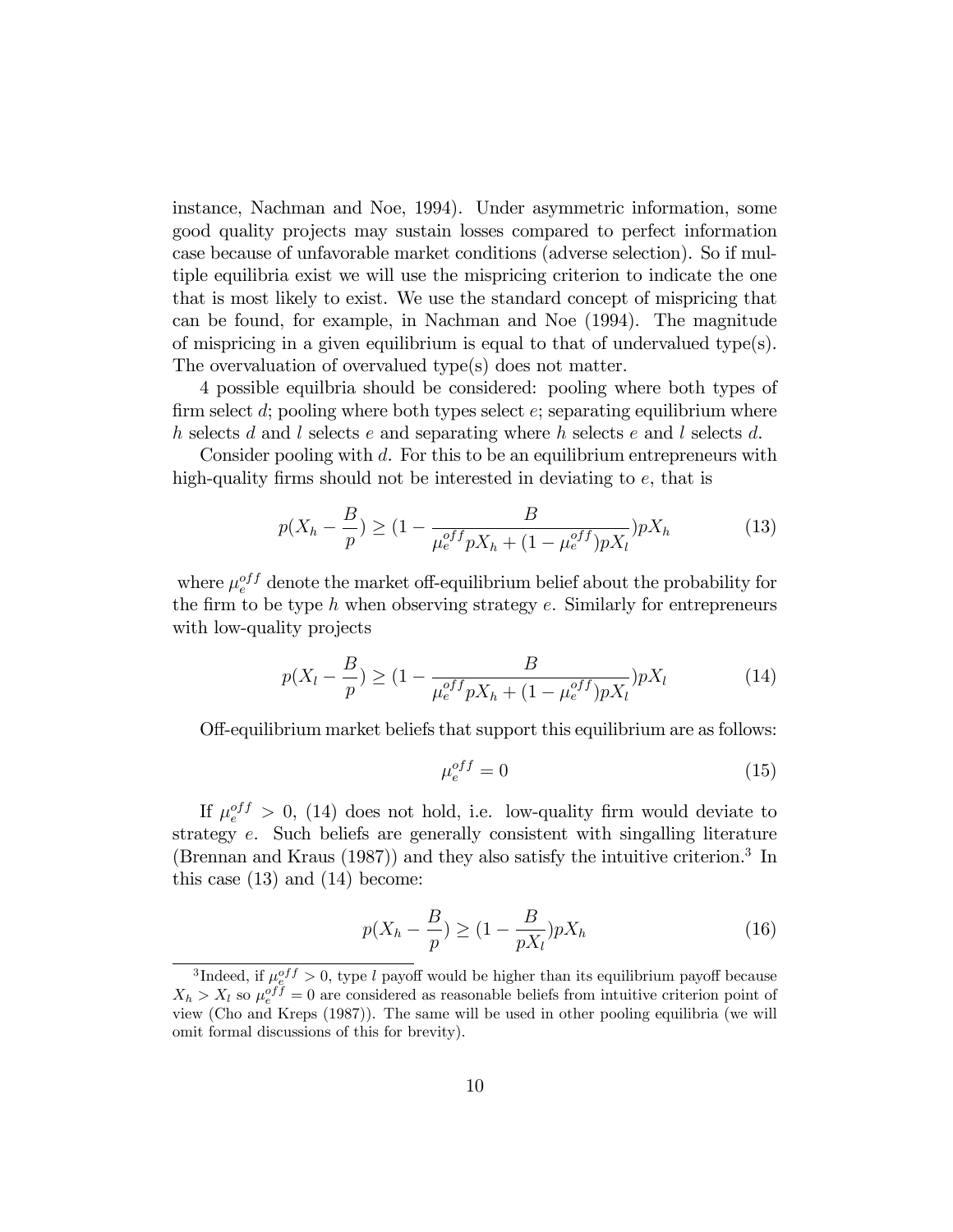$$
p(X_l - \frac{B}{p}) \ge (1 - \frac{B}{pX_l})pX_l
$$
\n(17)

Then condition (17) holds. Similarly (16) holds because  $X_h > X_l$ .

Consider pooling with  $e$ .  $h$  should not be interested in deviating to  $d$ , that is

$$
p(X_h - \frac{B}{p}) \le (1 - \frac{B}{\mu p X_h + (1 - \mu) p X_l}) p X_h
$$
\n(18)

and similarly for l:

$$
p(X_l - \frac{B}{p}) \le (1 - \frac{B}{\mu p X_h + (1 - \mu)p X_l}) p X_l
$$
\n(19)

(19) does not hold because  $X_h > X_l$ .

Consider a separating equilibrium where  $h$  selects  $e$  and  $l$  selects  $d$ . Again, h should not be interested in deviating to d, that is

$$
p(X_h - \frac{B}{p}) \le (1 - \frac{B}{pX_h})pX_h
$$
 (20)

and  $l$  should not be interested in deviating to  $e$ 

$$
p(X_l - \frac{B}{p}) \ge (1 - \frac{B}{pX_h})pX_l
$$
\n(21)

(21) does not hold because  $X_h > X_l$ .

Finally, consider a separating equilibrium where  $h$  selects  $d$  and  $l$  selects e. Non-deviation conditions for type h and l respectively are

$$
p(X_h - \frac{B}{p}) \ge (1 - \frac{B}{pX_l})pX_h
$$
\n(22)

and

$$
p(X_l - \frac{B}{p}) \le (1 - \frac{B}{pX_l})pX_l
$$
 (23)

Condition (23) holds. (22) holds because  $X_h > X_l$ .

Lemma 3. When entrepreneurs are rational but information between entrepreneurs and investors is asymmetric, equilibrium is pooling with d or separating one where h selects d and l selects e.

Proof. Follows from above. Note that both equilibria survive the misprcing criterion because the payoffs of type  $h$  are equal in each case.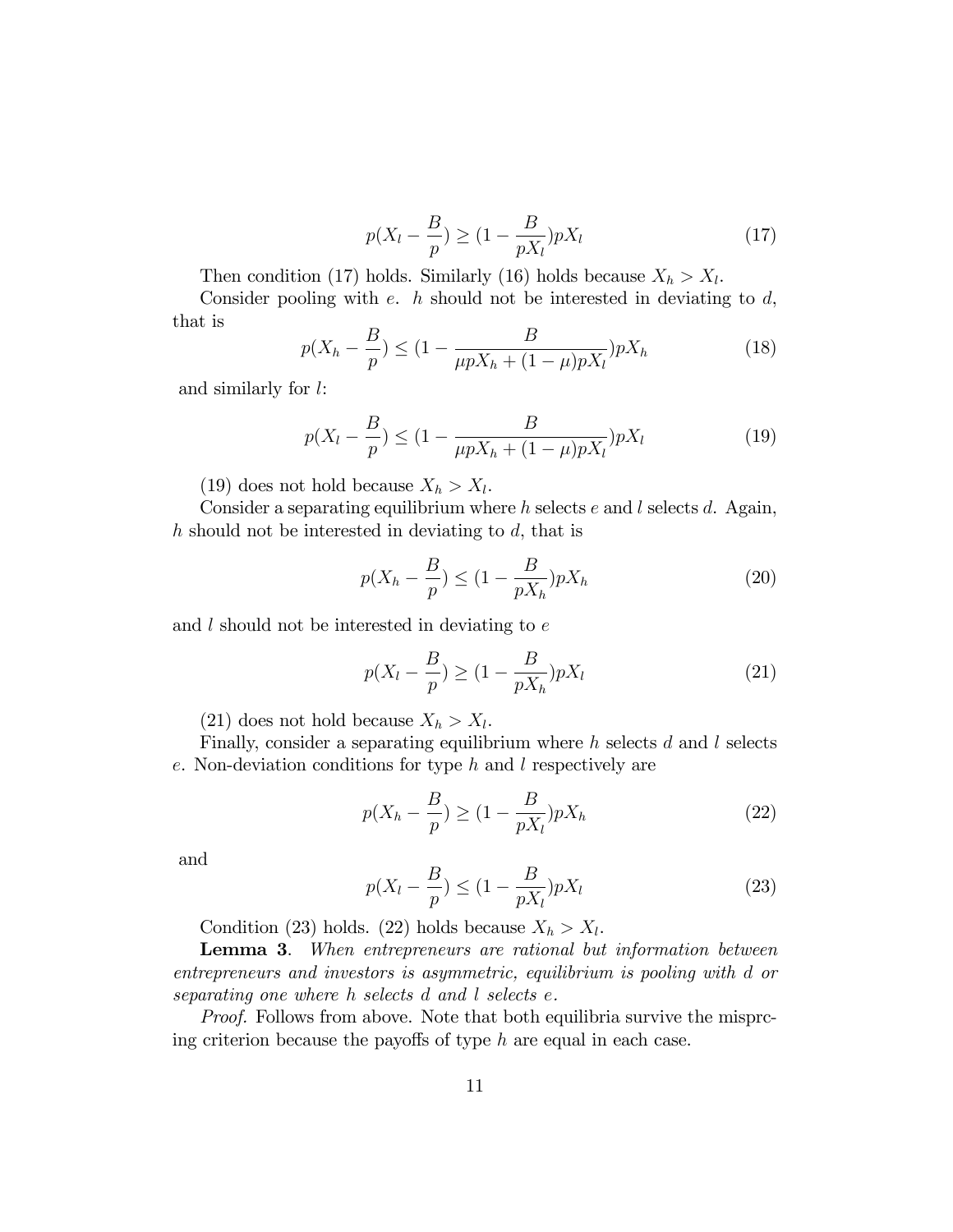Lemma 3 (see also Table 3) is generally consistent with signalling and pecking order models (Leland and Pyle (1977) and Myers and Majluff (1984)). Also it predicts a positive correlation between debt and firm performance which is usually not confirmed empirically (Titman and Wessels (1988)).

Table 3. The model predictions

| Conditions                                                   | Result                 | Predictions                                                       |
|--------------------------------------------------------------|------------------------|-------------------------------------------------------------------|
| no tax                                                       |                        | $\parallel$ Pooling equilibrium $\parallel$ debt dominates equity |
| no bankruptcy costs                                          | with $d$ or separating | $\parallel$ high-quality firms                                    |
| asymmetric information                                       | where $h$ selects $d$  | do not issue equity                                               |
| entrepreneurs are fully rational $\parallel$ and l selects e |                        |                                                                   |

### 3.3 Biased entrepreneurs.

Now suppose that information is symmetric, i.e the market particpants know the firm's type however the entrepreneur is overconfident, i.e. he thinks that the project's earnings are  $X + \varepsilon$ . First consider the case without tax and bankruptcy costs.

**Lemma 4.** If  $\varepsilon > 0$ , the entrepreneur prefers d.

Proof. If e is selected, the entrepreneur's expected earnings (from his point of view) equals

$$
(1 - \alpha)(X + \varepsilon) \tag{24}
$$

The fraction of shares that has to be sold is determined by the following condition:

$$
\alpha pX = B \tag{25}
$$

Substituting  $\alpha$  from (25) into (24) leads to the following:

$$
(1 - \frac{B}{pX})p(X + \varepsilon) \tag{26}
$$

If d is selected, then, objectively, the entrepreneur's profit equals  $W_d =$  $X - F$ . The entrepreneur, however, thinks that it is  $X + \varepsilon - F$ . Since  $F = B/p$ , the entreprneur's earnings equal

$$
p(X + \varepsilon - \frac{B}{p})
$$
\n<sup>(27)</sup>

Comparing with (26) we find that optimal strategy depends on the folloiwng. If

 $\varepsilon > 0$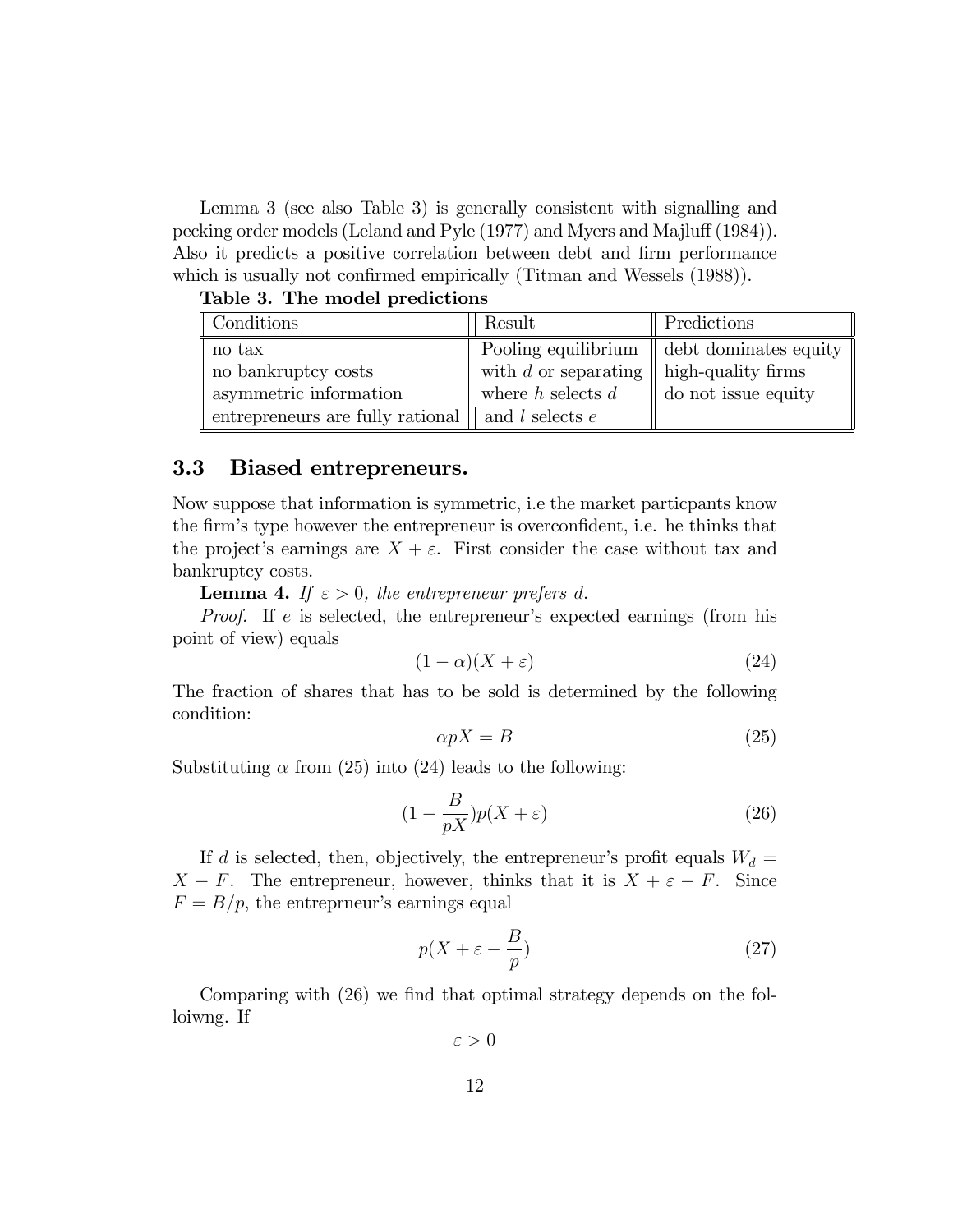then optimal strategy is d.

Lemma 4 is generally consistent with the spirit of existing literature on capital structure that uses behavioural finance (eg. Fairchild (2005)).

Now consider the case with tax and bankruptcy costs.

**Lemma 5.** 1) If  $\varepsilon > \frac{(1-p)CX}{B} - tX$ , the entrepreneur prefers d to e and vice versa; 2) if  $\varepsilon = \frac{(1-p)CX}{B} - tX$ , the entrepreneur is indifferent between d and e.

*Proof.* If e is selected, the entrepreneur's expected earnings (from his point of view) equals

$$
(1 - \alpha)(X + \varepsilon)(1 - t) \tag{28}
$$

The fraction of shares that has to be sold is determined by the following condition:

$$
\alpha p X (1 - t) = B \tag{29}
$$

Substituting  $\alpha$  from (29) into (28) leads to the following:

$$
(1 - \frac{B}{pX(1-t)})p(X+\varepsilon)(1-t)
$$
\n(30)

If  $d$  is selected, then, the entreprneur's expected earnings equal

$$
p(X + \varepsilon - \frac{B}{p})(1-t) - (1-p)C
$$

Comparing with (30) we find that optimal strategy depends on the following. If

$$
\varepsilon > \frac{(1-p)CX}{B} - tX
$$

then optimal strategy is d and vice versa.

Table 4. The model predictions

| Conditions                                                                                                                                                                           | Result                                                                                       | Predictions |
|--------------------------------------------------------------------------------------------------------------------------------------------------------------------------------------|----------------------------------------------------------------------------------------------|-------------|
| $\rm{tax}$                                                                                                                                                                           | if $\varepsilon > \frac{(1-p)CX}{B} - tX$ overconfidence is<br>d is better than e positively |             |
| bankruptcy costs                                                                                                                                                                     |                                                                                              |             |
| no asymmetric information $\left\  \begin{array}{l} \frac{1}{B} \text{if } \varepsilon < \frac{(1-p)CX}{B} - tX \\ e \text{ is better than } d \end{array} \right\ $ correlated with |                                                                                              |             |
|                                                                                                                                                                                      |                                                                                              |             |

One interpretation of Lemma 5 (see also Table 4) is that if the degree of entrepreneurial overconfidence is comparatively high, then he would think that the share price is too low and he would prefer debt. This is generally consistent with, for example, Fairchild (2005).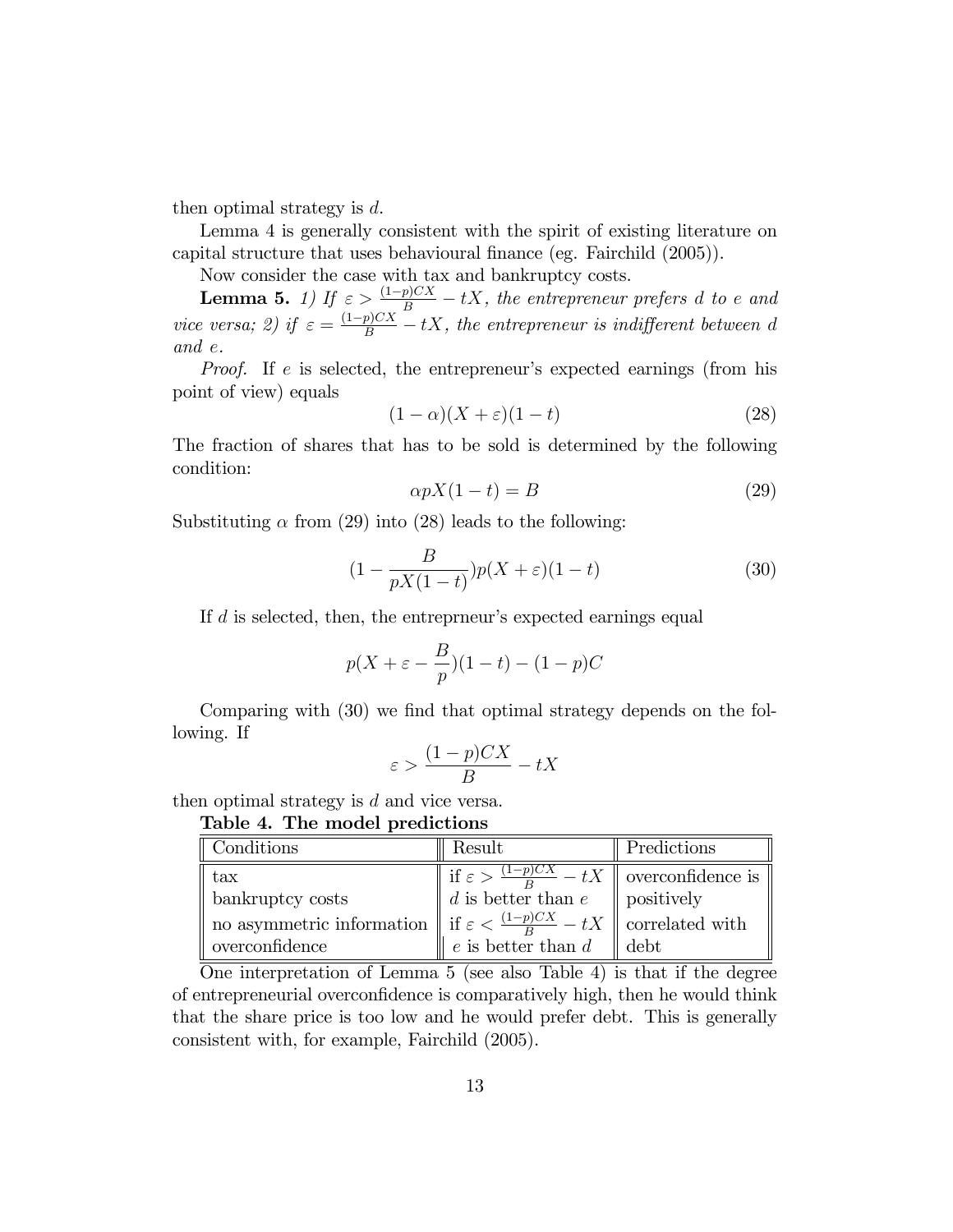## 4 Four-Factor Model of Capital Structure

Now consider the case where all factors are taken into consideration. Note that when asymmetric information environment includes biased entrepreneur, the application of mispricing criterion discussed previously is different. Three cases are possible when we compare two different equilibria using mispricing criterion. One when misricing is objectively greater in one case and the entrepreneur of underpriced firm understands it. In this case an usual approach is used and we assume that the equilibrium with objectively minimal mispricing will dominate (strong dominance). The second case is when objectively mispricing is equal in both cases but subjectively the entrepreneur of one Örm thinks that one case is better. We use it as a semi-strong form of dominance as well. Third possible case is when misricing is objectively greater in one equilibrium but the entrepreneur thinks that it is greater in the other equilibrium. We suppose that the entrepreneur's view would dominate in this case (weak dominance).

Below we present an analysis of 4 possible cases. These cases are based on different boundary conditions for  $\varepsilon_h$  and  $\varepsilon_l$  l which are based on Lemma 5 discussed previously.

**4.1** Case 1.  $\varepsilon_h > \frac{(1-p)CX_h}{B} - tX_h$ ,  $\varepsilon_l > \frac{(1-p)CX_l}{B} - tX_l$ 

Consider pooling with d. Non-deviation conditions for each type are:

$$
p(X_h + \varepsilon_h - \frac{B}{p})(1-t) - C(1-p) \geq \tag{31}
$$

$$
\geq (1 - \frac{B}{\mu_e^{off} p X_h (1-t) + (1 - \mu_e^{off}) p X_l (1-t)}) p(X_h + \varepsilon_h)(1-t)
$$

$$
p(X_l + \varepsilon_l - \frac{B}{p})(1-t) - C(1-p) \geq (32)
$$

$$
> (1 - \frac{B}{\mu_e}) p(X_l + \varepsilon_l)(1-t)
$$

$$
\geq (1 - \frac{B}{\mu_e^{off} p X_h (1-t) + (1 - \mu_e^{off}) p X_l (1-t)}) p(X_l + \varepsilon_l) (1-t)
$$

As was previously discussed (see Footnote 3)  $\mu_e^{off} = 0$ . In this case (31) and (32) become:

$$
p(X_h + \varepsilon_h - \frac{B}{p})(1-t) - C(1-p) \ge (1 - \frac{B}{pX_l(1-t)})p(X_h + \varepsilon_h)(1-t)
$$
 (33)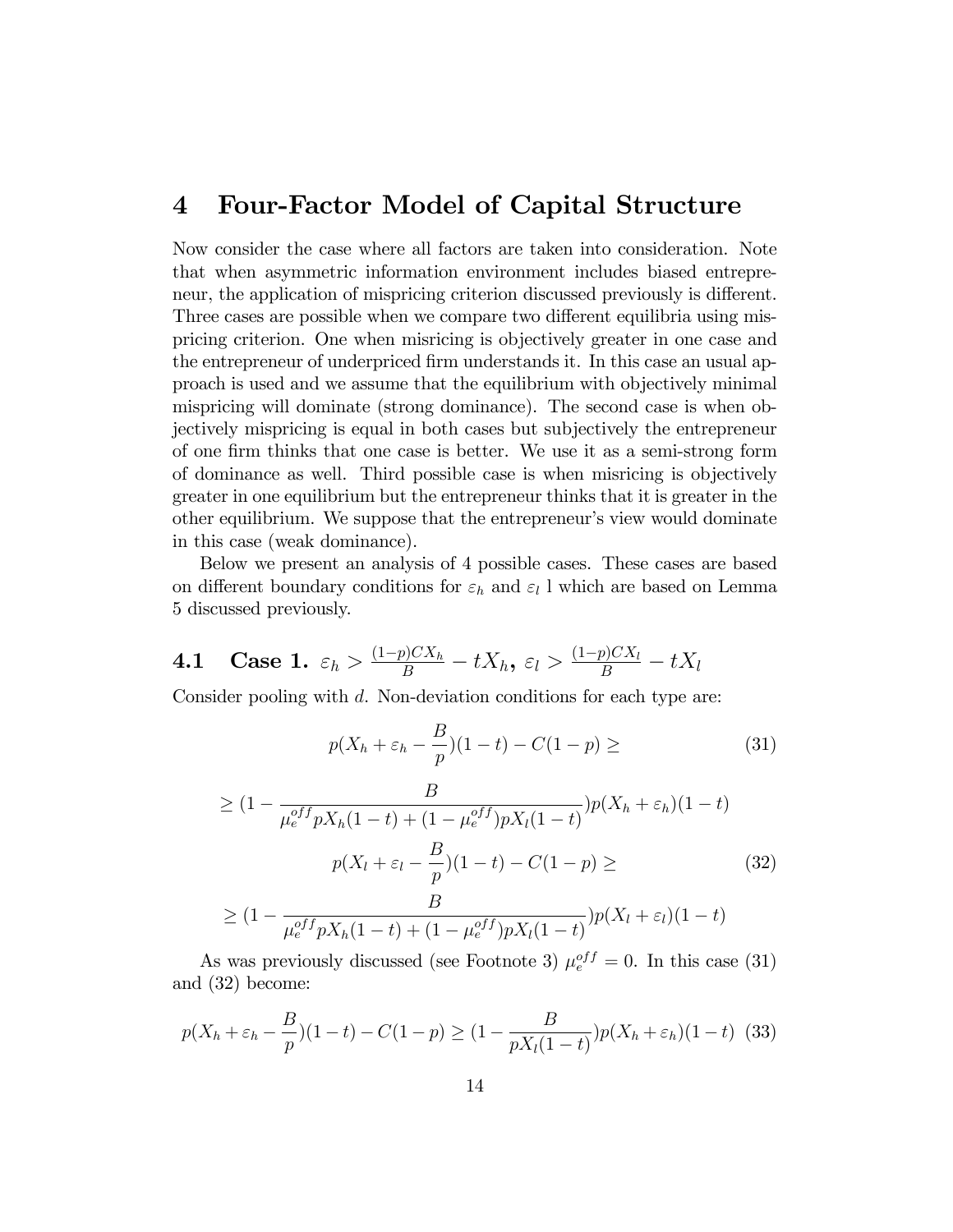$$
p(X_l + \varepsilon_l - \frac{B}{p})(1-t) - C(1-p) \ge (1 - \frac{B}{pX_l(1-t)})p(X_l + \varepsilon_l)(1-t)
$$
 (34)

(34) holds because  $\varepsilon_l > \frac{(1-p)CX_l}{B} - tX_l$ . Similarly (33) holds because  $\varepsilon_h > \frac{(1-p)CX_h}{B} - tX_h$  and  $X_h > X_l$ .

Consider pooling with e. Non-deviation conditions for each type are:

$$
p(X_h + \varepsilon_h - \frac{B}{p})(1-t) - C(1-p) \leq \qquad (35)
$$
  

$$
\leq (1 - \frac{B}{\mu p X_h (1-t) + (1-\mu)p X_l (1-t)}) p(X_h + \varepsilon_h)(1-t)
$$
  

$$
p(X_l + \varepsilon_l - \frac{B}{p})(1-t) - C(1-p) \leq \qquad (36)
$$
  

$$
\leq (1 - \frac{B}{\mu p X_h (1-t) + (1-\mu)p X_l (1-t)}) p(X_l + \varepsilon_l)(1-t)
$$

(35) does not hold because  $X_h > X_l$  and  $\varepsilon_h > \frac{(1-p)CX_h}{B} - tX_h$ .

Consider a separating equilibrium where  $h$  selects  $e$  and  $l$  selects  $d$ . Nondeviation conditions for each type are:

$$
p(X_h + \varepsilon_h - \frac{B}{p})(1-t) - C(1-p) \le (1 - \frac{B}{pX_h(1-t)})p(X_h + \varepsilon_h)(1-t)
$$
 (37)

$$
p(X_l + \varepsilon_l - \frac{B}{p})(1-t) - C(1-p) \ge (1 - \frac{B}{pX_h(1-t)})p(X_l + \varepsilon_l)(1-t)
$$
 (38)

(37) does not hold because  $\varepsilon_h > \frac{(1-p)CX_h}{B} - tX_h$ .

Finally, consider a separating equilibrium where  $h$  selects  $d$  and  $l$  selects e. Non-deviation conditions for each type are:

$$
p(X_h + \varepsilon_h - \frac{B}{p})(1-t) - C(1-p) \ge (1 - \frac{B}{pX_l(1-t)})p(X_h + \varepsilon_h)(1-t)
$$
 (39)

$$
p(X_l + \varepsilon_l - \frac{B}{p})(1-t) - C(1-p) \le (1 - \frac{B}{pX_l(1-t)})p(X_l + \varepsilon_l)(1-t)
$$
(40)

(40) does not hold because  $\varepsilon_l > \frac{(1-p)CX_l}{B} - tX_l$ . This leads to the following proposition.

**Proposition 1.** If  $\varepsilon_h > \frac{(1-p)CX_h}{B} - tX_h$ ,  $\varepsilon_l > \frac{(1-p)CX_l}{B} - tX_l$  and information between entrepreneurs and investors is asymmetric, equilibrium is pooling with d.

Proof. Follows from above.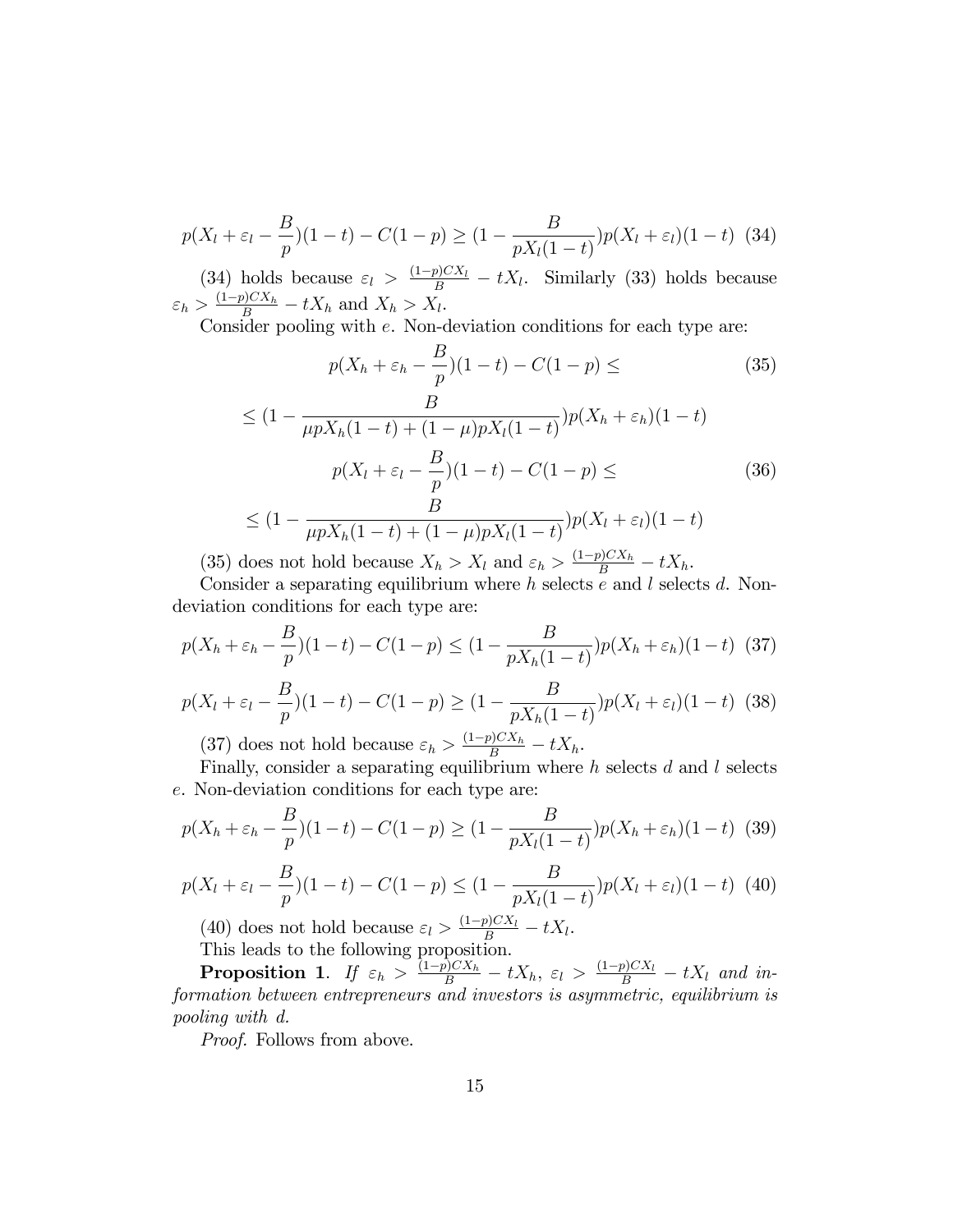**4.2** Case 2.  $\varepsilon_h > \frac{(1-p)CX_h}{B} - tX_h$ ,  $\varepsilon_l \leq \frac{(1-p)CX_l}{B} - tX_l$ 

Consider pooling with  $d$ . Non-deviation conditions are:

$$
p(X_h + \varepsilon_h - \frac{B}{p})(1 - t) - C(1 - p) \geq (41)
$$

$$
\geq (1 - \frac{B}{\mu_e^{off} p X_h (1 - t) + (1 - \mu_e^{off}) p X_l (1 - t)}) p(X_h + \varepsilon_h) (1 - t)
$$
  

$$
p(X_l + \varepsilon_l - \frac{B}{p})(1 - t) - C(1 - p) \geq (42)
$$

$$
\geq (1 - \frac{B}{\mu_e^{off} p X_h (1-t) + (1 - \mu_e^{off}) p X_l (1-t)}) p(X_l + \varepsilon_l) (1-t)
$$

Again,  $\mu_e^{off} = 0$ . In this case (41) and (42) become:

$$
p(X_h + \varepsilon_h - \frac{B}{p})(1-t) - C(1-p) \ge (1 - \frac{B}{pX_l(1-t)})p(X_h + \varepsilon_h)(1-t)
$$
 (43)

$$
p(X_l + \varepsilon_l - \frac{B}{p})(1-t) - C(1-p) \ge (1 - \frac{B}{pX_l(1-t)})p(X_l + \varepsilon_l)(1-t)
$$
 (44)

(44) does not hold because  $\varepsilon_l < \frac{(1-p)CX_l}{B} - tX_l$ . Consider pooling with e. Non-deviation conditions are:

$$
p(X_h + \varepsilon_h - \frac{B}{p})(1-t) - C(1-p) \leq (45)
$$

$$
\leq (1 - \frac{B}{\mu p X_h (1 - t) + (1 - \mu) p X_l (1 - t)}) p(X_h + \varepsilon_h) (1 - t)
$$
  

$$
p(X_l + \varepsilon_l - \frac{B}{p})(1 - t) - C(1 - p) \leq
$$
 (46)

$$
\leq (1 - \frac{B}{\mu p X_h (1-t) + (1-\mu) p X_l (1-t)}) p(X_l + \varepsilon_l) (1-t)
$$

(45) does not hold because  $X_h > X_l$  and  $\varepsilon_h > \frac{(1-p)CX_h}{B} - tX_h$ .

Consider a separating equilibrium where  $h$  selects  $e$  and  $l$  selects  $d$ . Nondeviation conditions are:

$$
p(X_h + \varepsilon_h - \frac{B}{p})(1-t) - C(1-p) \le (1 - \frac{B}{pX_h(1-t)})p(X_h + \varepsilon_h)(1-t)
$$
 (47)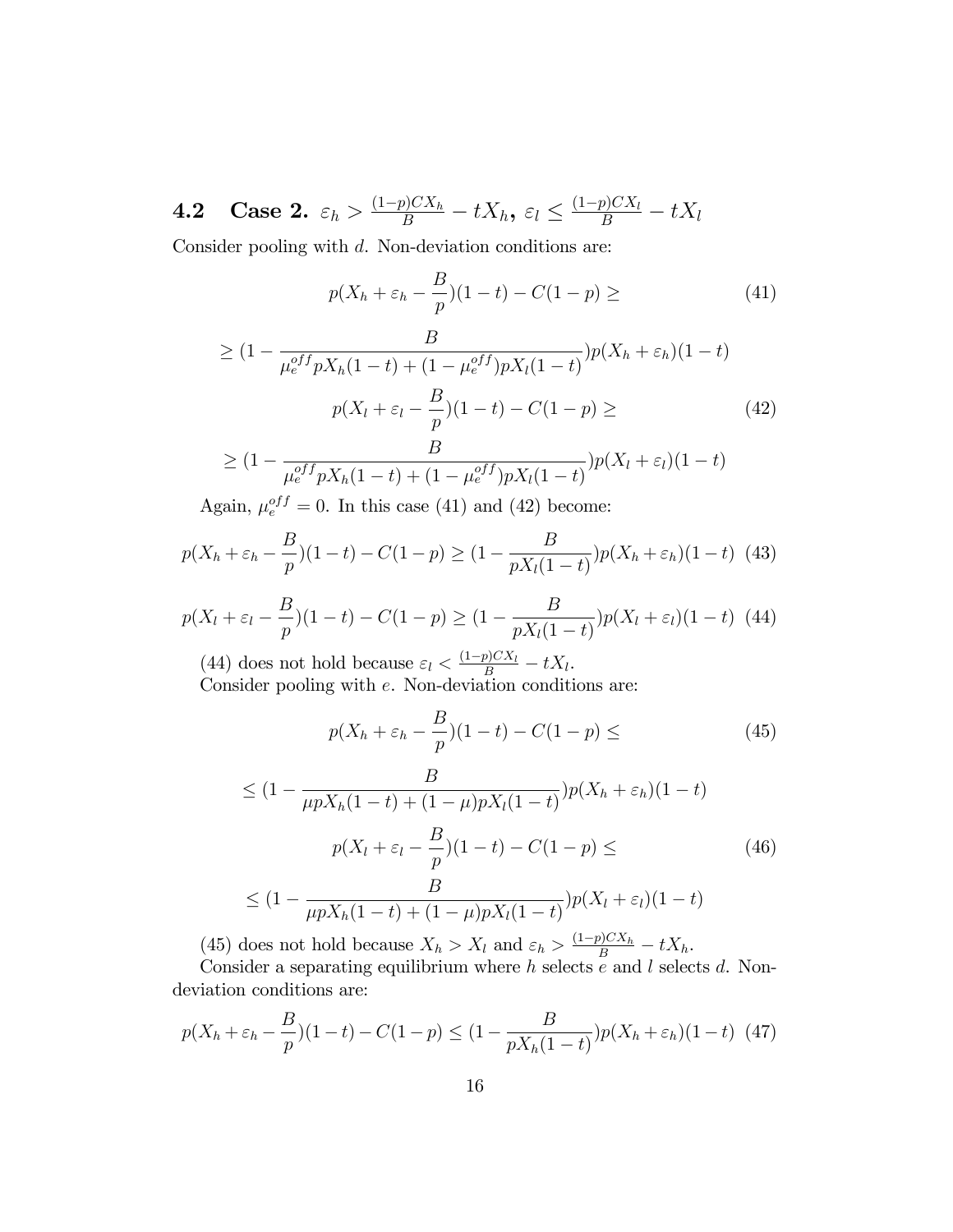$$
p(X_l + \varepsilon_l - \frac{B}{p})(1-t) - C(1-p) \ge (1 - \frac{B}{pX_h(1-t)})p(X_l + \varepsilon_l)(1-t)
$$
 (48)

(47) does not hold because  $\varepsilon_h > \frac{(1-p)CX_h}{B} - tX_h$ .

Consider a separating equilibrium where  $h$  selects  $d$  and  $l$  selects  $e$ . Nondeviation conditions are:

$$
p(X_h + \varepsilon_h - \frac{B}{p})(1-t) - C(1-p) \ge (1 - \frac{B}{pX_l(1-t)})p(X_h + \varepsilon_h)(1-t)
$$
 (49)

$$
p(X_l + \varepsilon_l - \frac{B}{p})(1-t) - C(1-p) \le (1 - \frac{B}{pX_l(1-t)})p(X_l + \varepsilon_l)(1-t)
$$
 (50)

(49) holds because  $X_h > X_l$  and  $\varepsilon_h > \frac{(1-p)CX_h}{B} - tX_h$  and (50) holds because  $\varepsilon_l < \frac{(1-p)CX_l}{B} - tX_l$ .

**Proposition 2.** If  $\varepsilon_h > \frac{(1-p)CX_h}{B} - tX_h$ ,  $\varepsilon_l \leq \frac{(1-p)CX_l}{B} - tX_l$  and information between entrepreneurs and investors is asymmetric, equilibrium is separating where h selects d and l selects e.

Proof. Follows from above.

**4.3** Case 3. 
$$
\varepsilon_h < \frac{(1-p)CX_h}{B} - tX_h
$$
,  $\varepsilon_l > \frac{(1-p)CX_l}{B} - tX_l$ 

Consider pooling with d. Non-deviation conditions are:

$$
p(X_h + \varepsilon_h - \frac{B}{p})(1 - t) - C(1 - p) \geq (51)
$$

$$
\geq (1 - \frac{B}{\mu_e^{off} p X_h (1 - t) + (1 - \mu_e^{off}) p X_l (1 - t)}) p(X_h + \varepsilon_h) (1 - t)
$$
  

$$
p(X_l + \varepsilon_l - \frac{B}{p}) (1 - t) - C(1 - p) \geq (52)
$$

$$
\geq (1 - \frac{B}{\mu_e^{off} p X_h (1-t) + (1 - \mu_e^{off}) p X_l (1-t)}) p(X_l + \varepsilon_l) (1-t)
$$

Again,  $\mu_e^{off} = 0$ . In this case (51) and (52) become:

$$
p(X_h + \varepsilon_h - \frac{B}{p})(1-t) - C(1-p) \ge (1 - \frac{B}{pX_l(1-t)})p(X_h + \varepsilon_h)(1-t)
$$
 (53)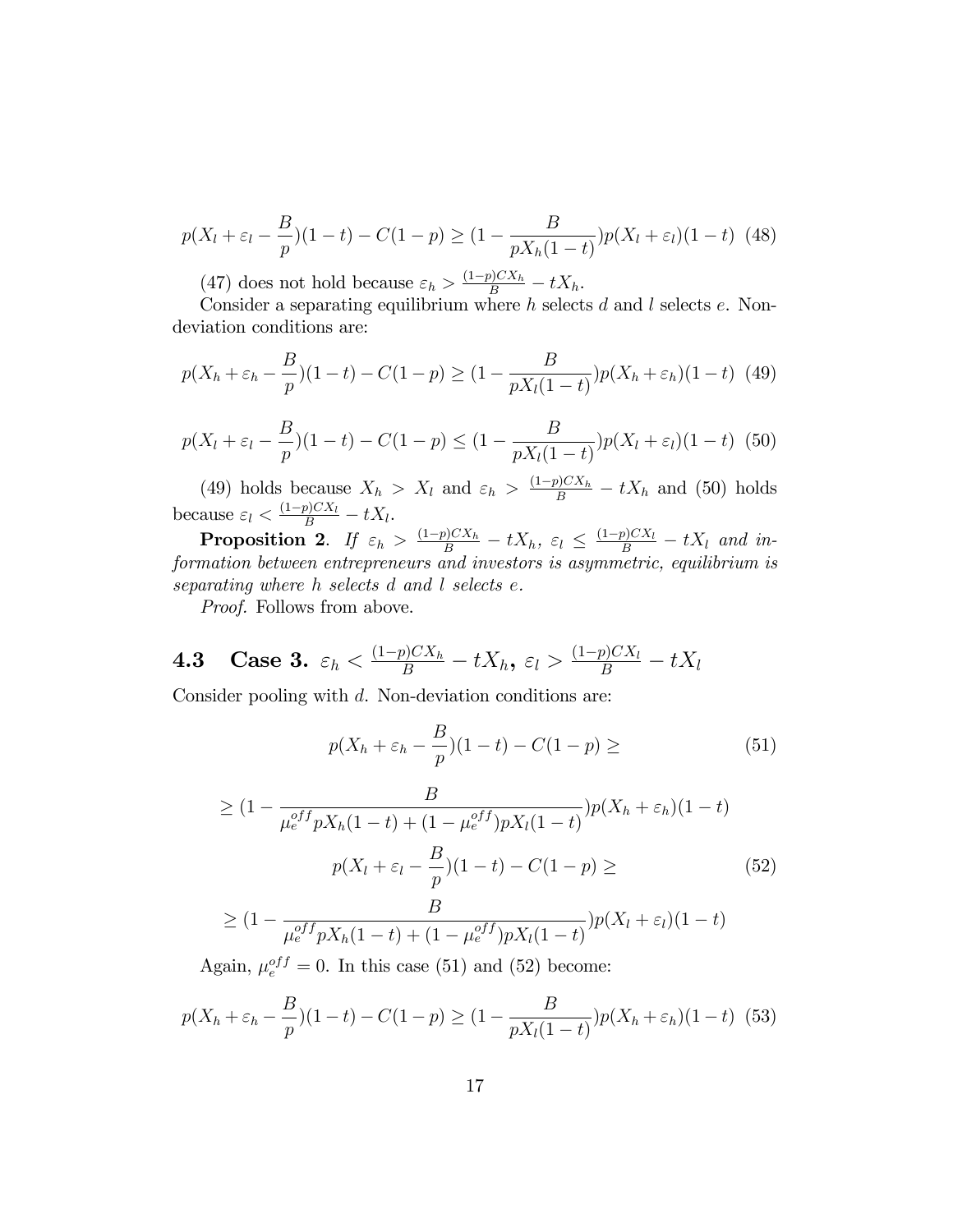$$
p(X_l + \varepsilon_l - \frac{B}{p})(1-t) - C(1-p) \ge (1 - \frac{B}{pX_l(1-t)})p(X_l + \varepsilon_l)(1-t)
$$
 (54)

Then condition (54) holds because  $\varepsilon_l > \frac{(1-p)CX_l}{B} - tX_l$ . (53) holds if  $\varepsilon_h > \frac{(1-p)CX_l}{B(1-t)} + X_l - X_h.$ 

The interpretation of this result is that there is a trade-off between advantages of equity related to Lemma 5 and condition  $\varepsilon_h < \frac{(1-p)CX_h}{B} - tX_h$ and disadvantages of equity related to low equity value in this equilibrium. So in order for this equilibrium to exist,  $h$  should be sifficiently overconfident in order for the first effect to dominate.

Consider pooling with e. Non-deviation conditions are:

$$
p(X_h + \varepsilon_h - \frac{B}{p})(1-t) - C(1-p) \le (1 - \frac{B}{\mu p X_h + (1-\mu)p X_l})p(X_h + \varepsilon_h)(1-t)
$$
\n(55)

$$
p(X_l + \varepsilon_l - \frac{B}{p})(1-t) - C(1-p) \le (1 - \frac{B}{\mu p X_h + (1-\mu)p X_l})p(X_l + \varepsilon_l)(1-t)
$$
\n(56)

(55) holds if  $\mu$  is sufficiently large. To see this note that it holds when  $\mu = 1$  because  $\varepsilon_h < \frac{(1-p)CX_h}{B} - tX_h$ . (56) does not hold when  $\mu = 0$  because  $\varepsilon_l > \frac{(1-p)CX_l}{B} - tX_l$ . When  $\mu = 1$ , (56) becomes

$$
p(X_l + \varepsilon_l - \frac{B}{p})(1-t) - C(1-p) \le (1 - \frac{B}{pX_h})p(X_l + \varepsilon_l)(1-t)
$$
 (57)

It holds if

$$
\varepsilon_l < \frac{(1-p)CX_h}{B(1-t)} + X_h - X_l \tag{58}
$$

Therefore (56) holds if (58) holds and  $\mu$  is sufficiently large.

Consider a separating equilibrium where  $h$  selects  $e$  and  $l$  selects  $d$ . Nondeviation conditions are:

$$
p(X_h + \varepsilon_h - \frac{B}{p})(1-t) - C(1-p) \le (1 - \frac{B}{pX_h})p(X_h + \varepsilon_h)(1-t)
$$
 (59)

$$
p(X_l + \varepsilon_l - \frac{B}{p})(1-t) - C(1-p) \ge (1 - \frac{B}{pX_h})p(X_l + \varepsilon_l)(1-t)
$$
 (60)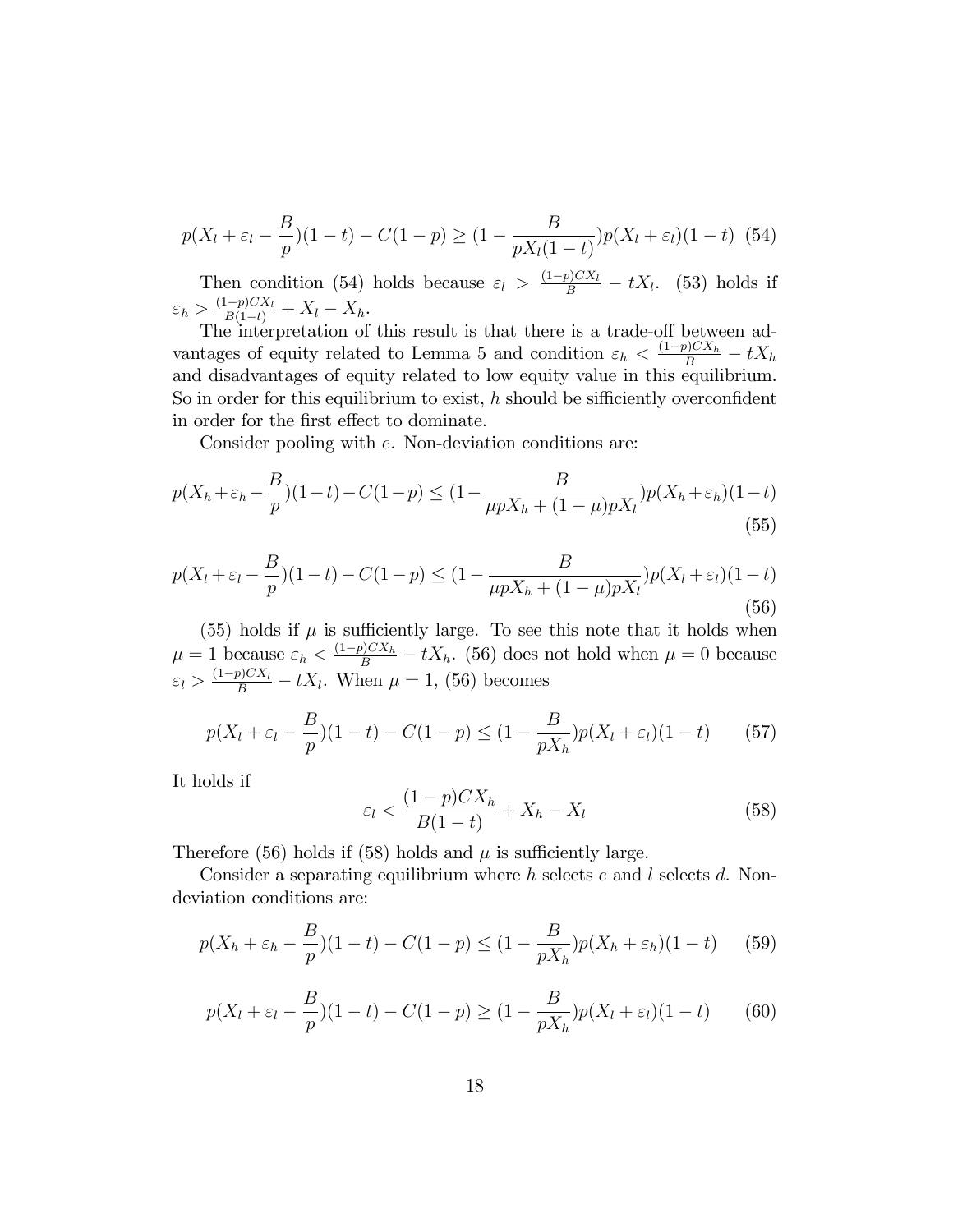(60) holds if  $\varepsilon_l > \frac{(1-p)CX_h}{B(1-t)} + X_h - X_l$  and (59) holds because  $\varepsilon_h <$  $\frac{(1-p)CX_h}{B} - tX_h.$ 

Consider a separating equilibrium where  $h$  selects  $d$  and  $l$  selects  $e$ . Nondeviation conditions are:

$$
p(X_h + \varepsilon_h - \frac{B}{p})(1-t) - C(1-p) \ge (1 - \frac{B}{pX_l})p(X_h + \varepsilon_h)(1-t)
$$
 (61)

$$
p(X_l + \varepsilon_l - \frac{B}{p})(1-t) - C(1-p) \le (1 - \frac{B}{pX_l})p(X_l + \varepsilon_l)(1-t)
$$
(62)

(62) does not hold because  $\varepsilon_l > \frac{(1-p)CX_l}{B} - tX_l$ .

**Proposition 3.** Consider  $\varepsilon_h < \frac{(\tilde{1}-p)CX_h}{B} - tX_h$ ,  $\varepsilon_l > \frac{(1-p)CX_l}{B} - tX_l$ ,  $X_l > X_h(1-t)$  and let information between entrepreneurs and investors be asymmetric: 1) if  $\varepsilon_l > \frac{(1-p)CX_h}{B(1-t)} + X_h - X_l$ , equilibrium is separating where h plays e and l plays d; 2) if  $\varepsilon_l < \frac{(1-p)CX_h}{B(1-t)} + X_h - X_l$ , and  $\mu$  is sufficiently large, equilibrium is pooling with  $e$ ; 3) If  $\varepsilon_l < \frac{(1-p)CX_h}{B(1-t)} + X_h - X_l$  and  $\mu$  is sufficiently low, no equilibrium exists.

Consider  $\varepsilon_h < \frac{(1-p)CX_h}{B} - tX_h$ ,  $\varepsilon_l > \frac{(1-p)CX_l}{B} - tX_l$ ,  $X_l < X_h(1-t)$ .1) If  $\varepsilon_l > \frac{(1-p)CX_h}{B(1-t)} + X_h - X_l$ , equilibrium is separating where h plays e and l plays d; 2) if  $\varepsilon_l \leq \frac{(1-p)CX_h}{B(1-t)} + X_h - X_l$ ,  $\varepsilon_h > \frac{(1-p)CX_l}{B(1-t)} + X_l - X_h$ , and  $\mu$  is sufficiently low, equilibrium is pooling with d; 3) if  $\varepsilon_l \leq \frac{(1-p)CX_h}{B(1-t)} + X_h - X_l$ , and  $\mu$  is sufficiently high, equilibrium is pooling with  $e$ ;  $\angle$ ) If  $\varepsilon$ <sub>l</sub>  $\leq \frac{(1-p)CX_h}{B(1-t)} + X_h - X_l$ and  $\varepsilon_h < \frac{(1-p)CX_l}{B(1-t)} + X_l - X_h$ , and  $\mu$  is sufficiently low, no equilibrium exists. *Proof.* Follows from above. Indeed consider  $X_l > X_h(1-t)$ . Then  $\frac{(1-p)CX_l}{B(1-t)} + X_l - X_h > \frac{(1-p)CX_h}{B} - tX_h$  so  $\varepsilon_h < \frac{(1-p)CX_l}{B(1-t)} + X_l - X_h$ . Then pooling with  $d$  does not exist. For other cases we have only one equilibrium for each case.

Now consider  $X_l < X_h(1-t)$ . If  $\varepsilon_l < \frac{(1-p)CX_h}{B(1-t)} + X_h - X_l$ ,  $\varepsilon_h > \frac{(1-p)CX_l}{B(1-t)} +$  $X_l - X_h$ , and  $\mu$  is sufficiently high, two pooling equilibria exist. However, mispricing is smaller with pooling with  $e$  as follows from the comparison of RHS (right-hand side) in (55) and LHS (left-hand side) in (53). if  $\varepsilon_l$  >  $\frac{(1-p)CX_h}{B(1-t)} + X_h - X_l$  and  $\varepsilon_h > \frac{(1-p)CX_l}{B(1-t)} + X_l - X_h$ , two equilibria exist: separating where h plays e and l plays d or pooling with d. The former dominates the latter by mispricing: from  $h$  point view, the mispricing is lower in this case because of  $\varepsilon_h < \frac{(1-p)CX_h}{B} - tX_h$  and Lemma 5.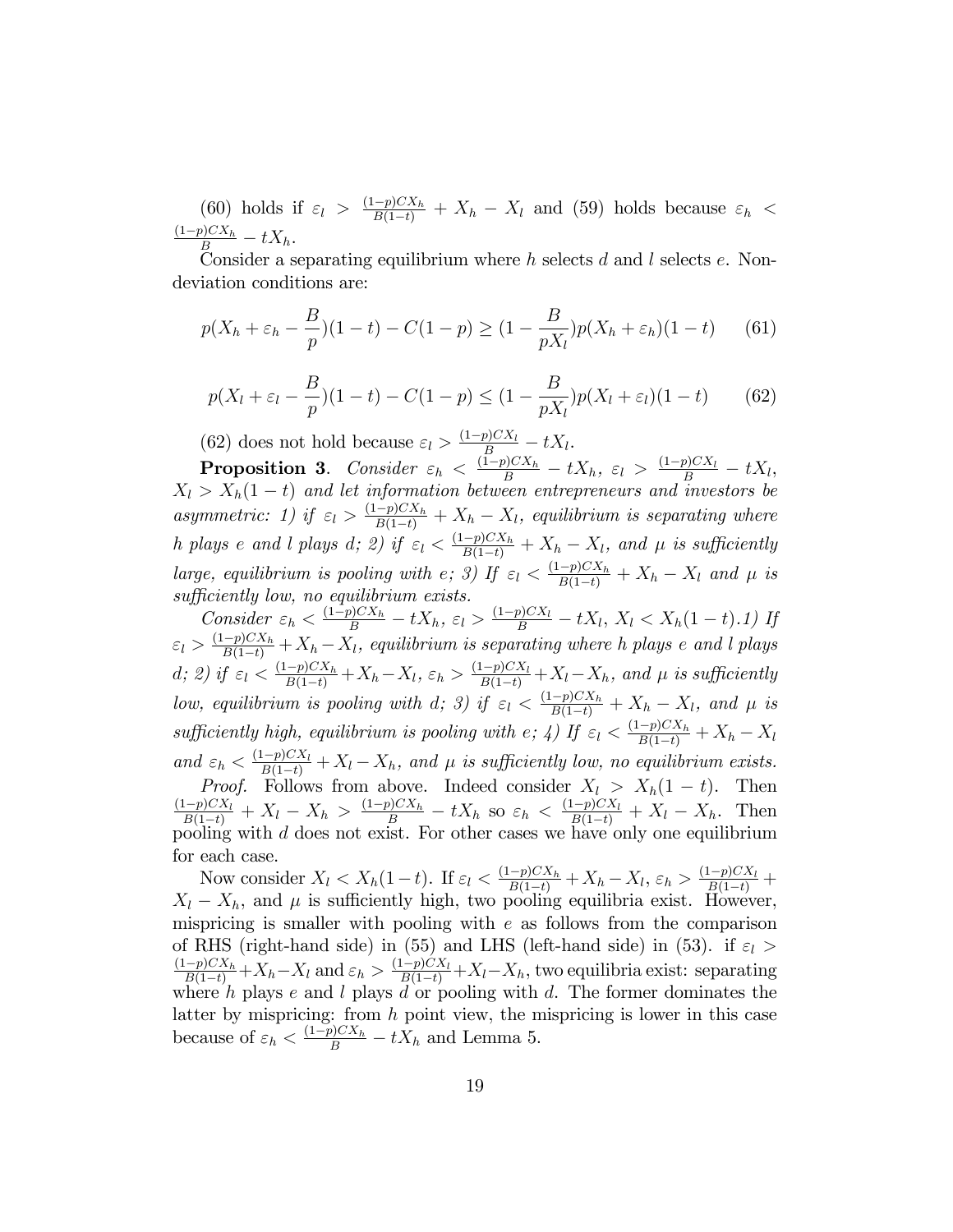**4.4** Case 4.  $\varepsilon_h < \frac{(1-p)CX_h}{B} - tX_h$ ,  $\varepsilon_l \leq \frac{(1-p)CX_l}{B} - tX_l$ 

Consider pooling with d. Non-deviation conditions are:

$$
p(X_h + \varepsilon_h - \frac{B}{p})(1 - t) - C(1 - p) \geq (63)
$$

$$
\geq (1 - \frac{B}{\mu_e^{off} p X_h + (1 - \mu_e^{off}) p X_l}) p(X_h + \varepsilon_h) (1 - t)
$$
  

$$
p(X_l + \varepsilon_l - \frac{B}{p}) (1 - t) - C(1 - p) \geq (64)
$$
  

$$
\geq (1 - \frac{B}{\mu_e^{off} p X_h + (1 - \mu_e^{off}) p X_l}) p(X_l + \varepsilon_l) (1 - t)
$$

Again,  $\mu_e^{off} = 0$ . In this case (63) and (64) become:

$$
p(X_h + \varepsilon_h - \frac{B}{p})(1-t) - C(1-p) \ge (1 - \frac{B}{pX_l})p(X_h + \varepsilon_h)(1-t)
$$
 (65)

$$
p(X_l + \varepsilon_l - \frac{B}{p})(1-t) - C(1-p) \ge (1 - \frac{B}{pX_l})p(X_l + \varepsilon_l)(1-t)
$$
 (66)

(66) does not hold because  $\varepsilon_l < \frac{(1-p)CX_l}{B} - tX_l$ . Consider pooling with e. Non-deviation conditions are:

$$
p(X_h + \varepsilon_h - \frac{B}{p})(1-t) - C(1-p) \leq \tag{67}
$$

$$
\leq (1 - \frac{B}{\mu p X_h + (1 - \mu) p X_l}) p(X_h + \varepsilon_h) (1 - t)
$$

$$
p(X_l + \varepsilon_l - \frac{B}{p})(1 - t) - C(1 - p) \leq
$$

$$
\leq (1 - \frac{B}{\mu p X_h + (1 - \mu) p X_l}) p(X_l + \varepsilon_l) (1 - t)
$$
(68)

(68) holds. Indeed it holds when  $\mu = 0$  because  $\varepsilon_l < \frac{(1-p)CX_l}{B} - tX_l$  and RHS of (68) increases when  $\mu$  increases. (67) holds if  $\mu$  is sufficiently large.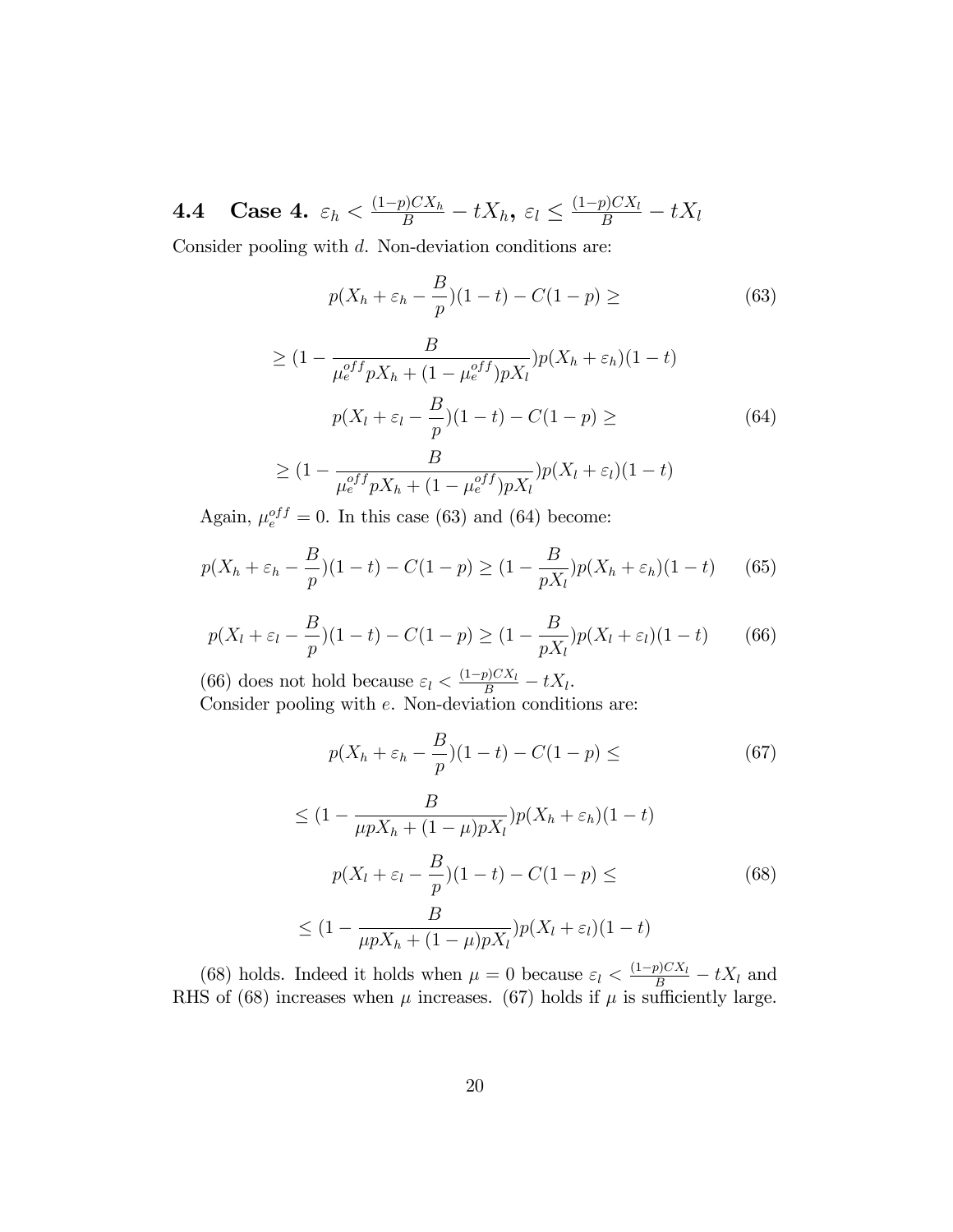To see this note that it holds when  $\mu = 1$  because  $\varepsilon_h < \frac{(1-p)CX_h}{B} - tX_h$ . When  $\mu = 0$ , (67) becomes

$$
p(X_h + \varepsilon_h - \frac{B}{p})(1-t) - C(1-p) \le (1 - \frac{B}{pX_l})p(X_h + \varepsilon_h)(1-t)
$$
 (69)

It holds if  $\varepsilon_h < \frac{(1-p)CX_l}{B(1-t)} + X_l - X_h$ .

Consider a separating equilibrium where  $h$  selects  $e$  and  $l$  selects  $d$ . Nondeviation conditions are:

$$
p(X_h + \varepsilon_h - \frac{B}{p})(1-t) - C(1-p) \le (1 - \frac{B}{pX_h})p(X_h + \varepsilon_h)(1-t)
$$
 (70)

$$
p(X_l + \varepsilon_l - \frac{B}{p})(1-t) - C(1-p) \ge (1 - \frac{B}{pX_h})p(X_l + \varepsilon_l)(1-t)
$$
 (71)

(60) holds if  $\varepsilon_l > \frac{(1-p)CX_h}{B(1-t)} + X_h - X_l$  and (70) holds because  $\varepsilon_h <$  $\frac{(1-p)CX_h}{B} - tX_h$ . However  $\varepsilon_l > \frac{(1-p)CX_h}{B(1-t)} + X_h - X_l$  is infeasible since  $\varepsilon_l <$  $\frac{(1-p)CX_l}{B} - tX_l$  and RHS of the former is gerater than RHS of the latter.

Consider a separating equilibrium where  $h$  selects  $d$  and  $l$  selects  $e$ . Nondeviation conditions are:

$$
p(X_h + \varepsilon_h - \frac{B}{p})(1-t) - C(1-p) \ge (1 - \frac{B}{pX_l})p(X_h + \varepsilon_h)(1-t)
$$
 (72)

$$
p(X_l + \varepsilon_l - \frac{B}{p})(1-t) - C(1-p) \le (1 - \frac{B}{pX_l})p(X_l + \varepsilon_l)(1-t)
$$
 (73)

(73) holds because  $\varepsilon_l < \frac{(1-p)CX_l}{B} - tX_l$ . (72) holds if  $\varepsilon_h > \frac{(1-p)CX_l}{B(1-t)} + X_l$  $X_h$ .

Proposition 4. Consider  $\varepsilon_h < \frac{(1-p)C X_h}{B} - t X_h$ ,  $\varepsilon_l < \frac{(1-p)C X_l}{B} - t X_l$ ,  $X_l >$  $X_h(1-t)$  and information between entrepreneurs and investors is asymmetric, equilibrium is pooling with e.

Consider  $\epsilon_h \leq \frac{(1-p)CX_h}{B} - tX_h$ ,  $\epsilon_l \leq \frac{(1-p)CX_l}{B} - tX_l$ ,  $X_l \leq X_h(1-t)$ and information between entrepreneurs and investors is asymmetric: 1) if  $\varepsilon_h < \frac{(1-p)CX_l}{B(1-t)} + X_l - X_h$ , or if  $\varepsilon_h > \frac{(1-p)CX_l}{B(1-t)} + X_l - X_h$  and  $\mu$  is sufficiently large, equilibrium is pooling with e; 2) If  $\varepsilon_h > \frac{(1-p)CX_l}{B(1-t)} + X_l - X_h$  and  $\mu$  is  $sufficiently small, equilibrium is separating where h selects d and l selects e.$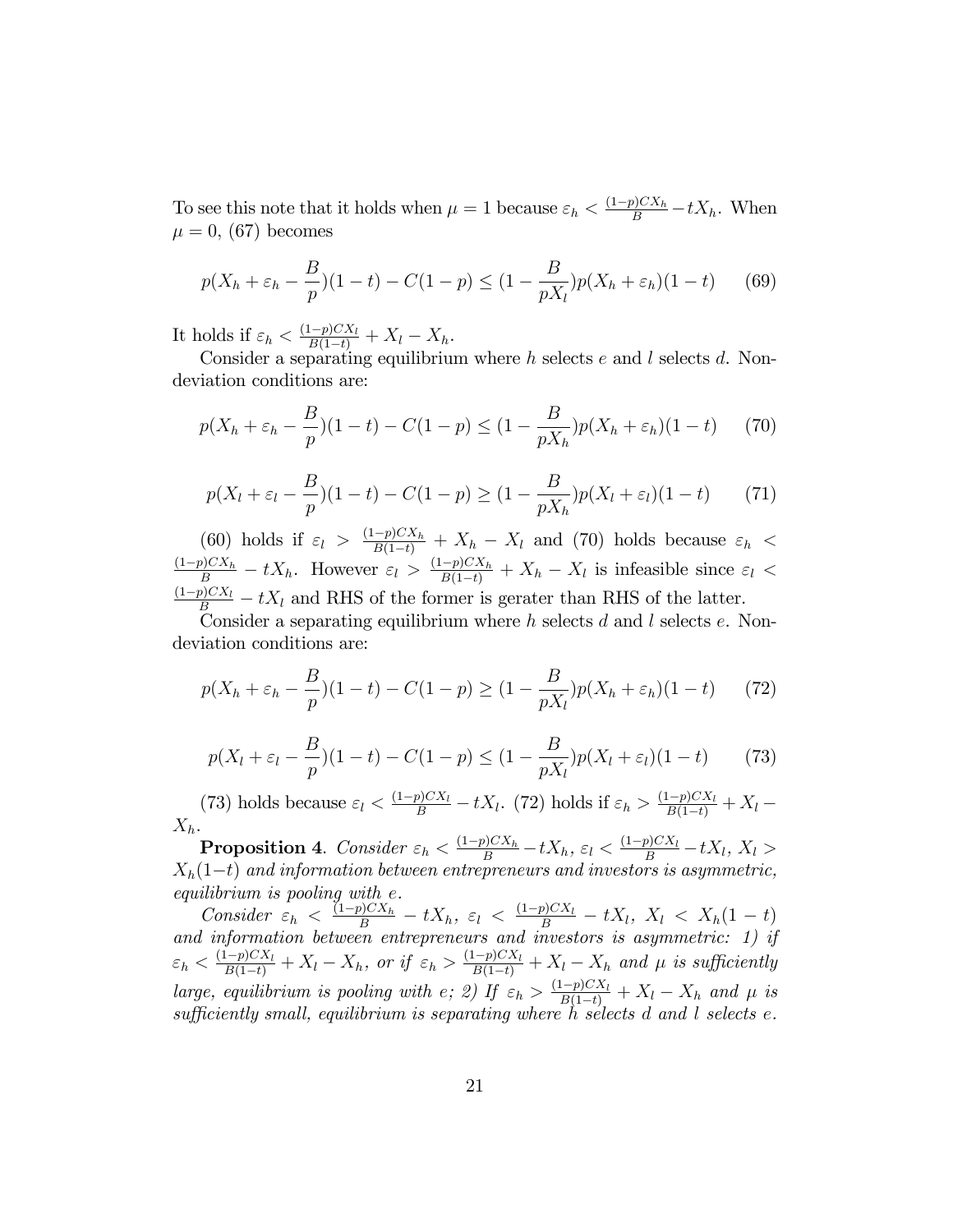*Proof.* Follows from above. Indeed consider  $X_l > X_h(1-t)$ . Then  $\frac{(1-p)CX_l}{B(1-t)} + X_l - X_h > \frac{(1-p)CX_h}{B} - tX_h$  so  $\varepsilon_h < \frac{(1-p)CX_l}{B(1-t)} + X_l - X_h$ . Then the only equilibrium is pooling with  $e$ .

Now consider  $X_l \nvert X_h(1-t)$ . If  $\varepsilon_h > \frac{(1-p)CX_l}{B(1-t)} + X_l - X_h$ , then pooling with e dominates a separating equilibrium where  $h$  plays  $d$  and  $l$  plays  $e$  by mispricing. If  $\varepsilon_h < \frac{(1-p)CX_l}{B(1-t)} + X_l - X_h$ , pooling with e exists if  $\mu$  is sufficiently large.

The results of our analysis in Section 4 are summarized in Tables 5 and 6.

| Condition                                                                                               | Equilibrium                                             | Empirical prediction         |
|---------------------------------------------------------------------------------------------------------|---------------------------------------------------------|------------------------------|
| $\varepsilon_h > \frac{(1-p)CX_h}{B} - tX_h,$                                                           | pooling with d                                          | equity is not issued         |
| $\varepsilon_l > \frac{(1-p)\overline{C}X_l}{P} - tX_l$                                                 |                                                         |                              |
| $\varepsilon_h > \frac{(1-p)CX_h}{B} - tX_h,$                                                           | separating: h plays d                                   | positive correlation between |
| $\varepsilon_l < \frac{(1-p)CX_l}{R} - tX_l$                                                            | and l plays e                                           | debt and profitability       |
| $\varepsilon_h < \frac{(1-p)CX_h}{B} - tX_h,$                                                           | $\varepsilon_l > \frac{(1-p)CX_h}{B(1-t)} + X_h - X_l,$ | equity and debt              |
| $\varepsilon_l > \frac{(1-p)CX_l}{P} - tX_l$                                                            | then separating:                                        | are issued:                  |
|                                                                                                         | h plays e and l plays d                                 | negative correlation         |
|                                                                                                         | $\varepsilon_l < \frac{(1-p)CX_h}{B(1-t)} + X_h - X_l,$ | between debt                 |
|                                                                                                         | $\mu$ is sufficiently high                              | and profitability;           |
|                                                                                                         | pooling with e                                          | equity is positively         |
|                                                                                                         |                                                         | correlated with              |
|                                                                                                         |                                                         | macroeconomic situation      |
| $\varepsilon_h < \frac{(1-p)CX_h}{\frac{B}{P}} - tX_h,$<br>$\varepsilon_l < \frac{(1-p)CX_l}{P} - tX_l$ | <i>pooling with e</i>                                   | debt is not issued           |
|                                                                                                         |                                                         |                              |

Table 5. The model predictions when  $X_l > X_h(1-t)$ 

Table 6. The model predictions when  $X_l < X_h(1-t)$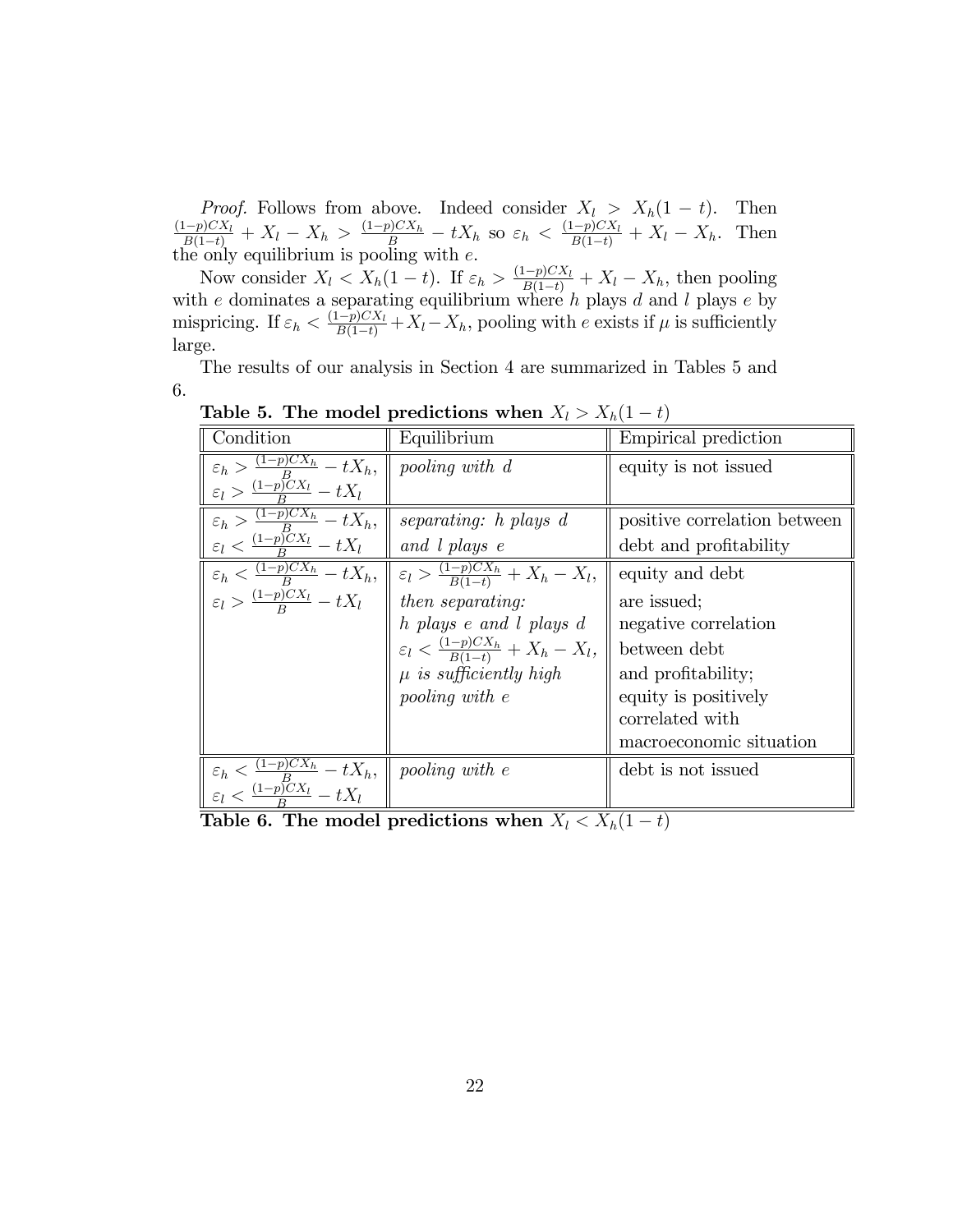| Condition                                                       | Equilibrium                                                                                                                                                                                                                                                                        | Empirical prediction         |
|-----------------------------------------------------------------|------------------------------------------------------------------------------------------------------------------------------------------------------------------------------------------------------------------------------------------------------------------------------------|------------------------------|
| $\varepsilon_h > \frac{(1-p)CX_h}{B} - tX_h,$                   | pooling with d                                                                                                                                                                                                                                                                     | equity is not issued         |
| $\varepsilon_l > \frac{(1-p)\overline{C}X_l}{B} - tX_l$         |                                                                                                                                                                                                                                                                                    |                              |
| $\varepsilon_h > \frac{(1-p)CX_h}{B} - tX_h,$                   | $separating: h$ plays $d$                                                                                                                                                                                                                                                          | positive correlation between |
| $\varepsilon_l \leq \frac{(1-p)CX_l}{R} - tX_l$   and l plays e |                                                                                                                                                                                                                                                                                    | debt and profitability       |
|                                                                 | $\frac{E}{\varepsilon_h \leq \frac{(1-p)CX_h}{R} - tX_h, \  1 \leq l} > \frac{(1-p)CX_h}{B(1-t)} + X_h - X_l,$                                                                                                                                                                     | equity and debt              |
| $\varepsilon_l > \frac{(1-p)CX_l}{P} - tX_l$   then separating: |                                                                                                                                                                                                                                                                                    | are issued;                  |
|                                                                 | h plays e and l plays d                                                                                                                                                                                                                                                            | negative correlation         |
|                                                                 | 2) $\varepsilon_l < \frac{(1-p)CX_h}{B(1-t)} + X_h - X_l$ ,                                                                                                                                                                                                                        | between debt                 |
|                                                                 | 2a. $\varepsilon_h > \frac{(1-p)CX_l}{B(1-t)} + X_l - X_h$ ,                                                                                                                                                                                                                       | and profitability;           |
|                                                                 | $\mu$ is sufficiently low                                                                                                                                                                                                                                                          | equity is positively         |
|                                                                 | then pooling with d                                                                                                                                                                                                                                                                | correlated with              |
|                                                                 | $2b. \mu$ is sufficiently high                                                                                                                                                                                                                                                     | macroeconomic situation;     |
|                                                                 | then pooling with e                                                                                                                                                                                                                                                                | overconfidence               |
|                                                                 |                                                                                                                                                                                                                                                                                    | is positively                |
|                                                                 |                                                                                                                                                                                                                                                                                    | correlated with debt         |
|                                                                 | $\overline{\varepsilon_h} < \frac{(1-p)CX_h}{B} - tX_h,$ $\varepsilon_l < \frac{(1-p)CX_l}{B} - tX_l$ $\overline{\varepsilon_h} < \frac{(1-p)CX_l}{B} + X_l - X_h,$ $\varepsilon_l < \frac{(1-p)CX_l}{B} - tX_l$ $\overline{\varepsilon_h} < \frac{(1-p)CX_l}{B(1-t)} + X_l - X_h$ | debt and equity are issued;  |
|                                                                 |                                                                                                                                                                                                                                                                                    | equity is positively         |
|                                                                 | and $\mu$ is sufficiently high<br>pooling with $e$                                                                                                                                                                                                                                 | correlated with              |
|                                                                 |                                                                                                                                                                                                                                                                                    | macroeconomic situation      |
|                                                                 | $\varepsilon_h < \frac{(1-p)CX_l}{B(1-t)} + X_l - X_h$                                                                                                                                                                                                                             |                              |
|                                                                 | and $\mu$ is sufficiently low                                                                                                                                                                                                                                                      |                              |
|                                                                 | $separating: h$ plays $d$                                                                                                                                                                                                                                                          |                              |
|                                                                 | and l plays e                                                                                                                                                                                                                                                                      |                              |

# 5 The model implications.

Let us now summarize the results of our analysis. First note that an important condition is

$$
\frac{(1-p)C}{B} > t \tag{74}
$$

If it does not hold then RHS of conditions determing thresholds for  $\varepsilon$  ( $\varepsilon_h$ )  $\frac{(1-p)CX_h}{B} - tX_h$  and  $\varepsilon_l > \frac{(1-p)CX_l}{B} - tX_l$  that separate different cases are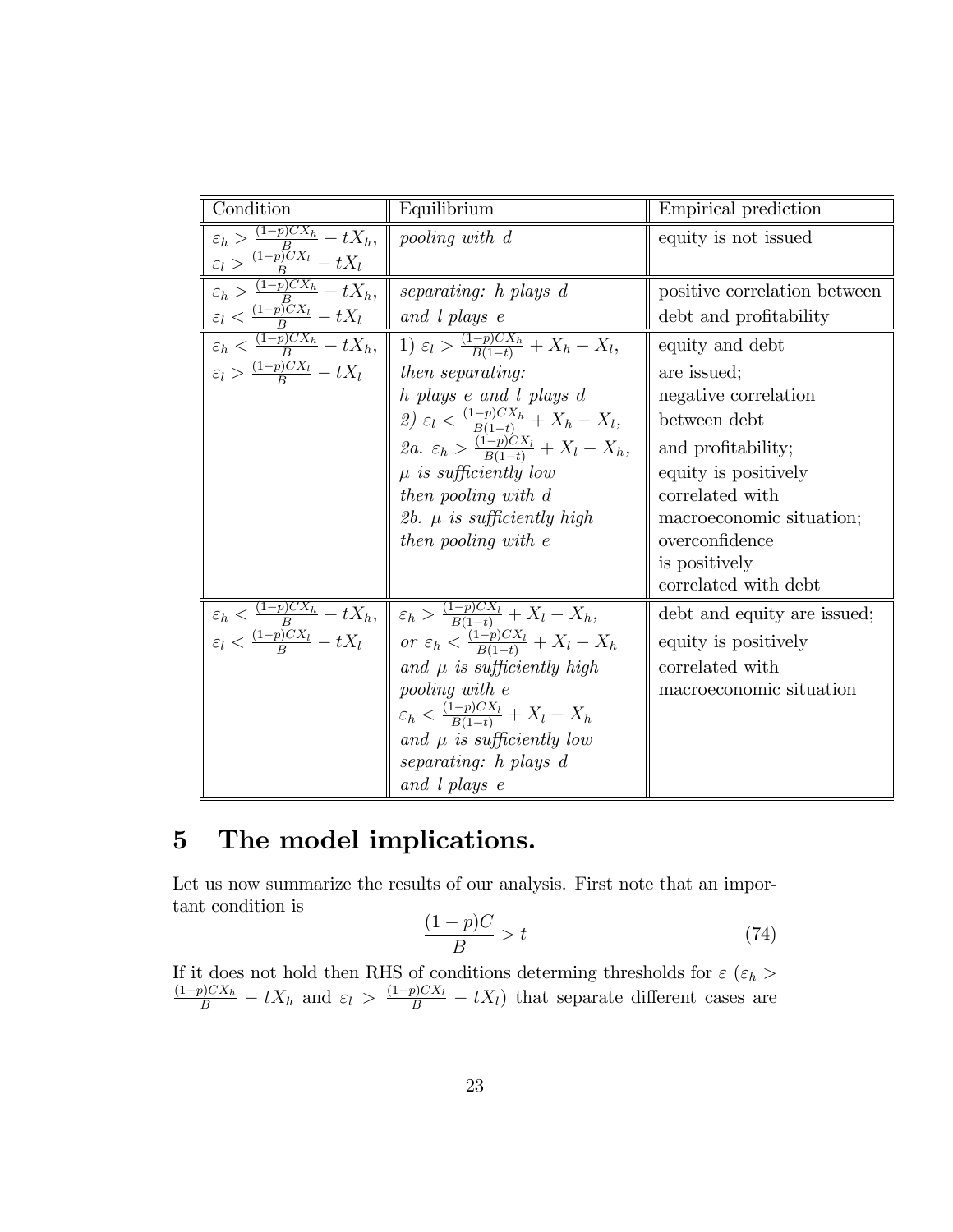negative and therefore they hold automatically because  $\varepsilon \geq 0.4$  Then the only possible case is case 1 that has very similar predictions to traditional theory. The interpetation of situation when this conditon does not hold is if tax rate is too high or bankruptcy cost are too low or firm size is too large. We focus on the case when (74) holds. Then all four cases considered in previous section are possible. Note that based on empirical research not all entrepreneurs are overconfident (Malmendier, Tate and Yan  $(2011)$ ). Secondly we think that it is more likely when the extent of overconfidence of low-quality firm is not lower than the high-quality firm. Although this has not been tested sofar but seems to be consistent with the spirit of some findings in Trinugroho and Sembel (2011). Therefore we think that empirical predictions of our model are mostly related to case 3 and case 4.

Let us look closely at the impact of each variable on the outcome of the model.

Debt and firm size. In the model, firm size is related to variable  $B$ . If B increases then it is more likely that case 3 occurs because the condition  $\varepsilon_l > \frac{(1-p)CX_l}{B} - tX_l$  is more likely to hold. If we compare case 3 and case 4, in case 4 if we assume that each subcase is equally likely, each type of firm would issue debt with probability 50% (it will issue debt in one case but not in the other one). In case 3 type h issues debt with probability  $50\%$  but type l will always issue debt in this case. Therefore, the model predicts that as B increases, more debt will be issued in equilibrium. Empirical literature usually confirms that debt is postively correlated with firm size. Large firms have more debt than small firms (eg Frank and Goyal (2009)).

Expected bankruptcy costs and debt. If C increases then the effect is opposite to the previous one, i.e case 4 will prevail and debt will be issued less. As the expected bankruptcy costs increase, the advantages of using equity increase. This result has several interpretations. Tangible assets suffer a smaller loss of value when firms go into distress. Hence, firms with more tangible assets, such as airplane manufacturers, should have higher leverage compared to those that have more intangible assets, such as research firms. Growth firms tend to lose more of their value than non-growth firms when they go into distress. Hence, the model predicts a negative relationship between leverage and growth. Empirical evidence by Rajan and Zingales

 $4$ We consider a model of start-up firm choice of organizational structure with pessimistic entrepreneurs (analogous to  $\varepsilon < 0$  in our model) in Miglo and Brodziak (2019) and a case of capital structure with pessimistic entrepreneurs is discussed in Miglo (2020).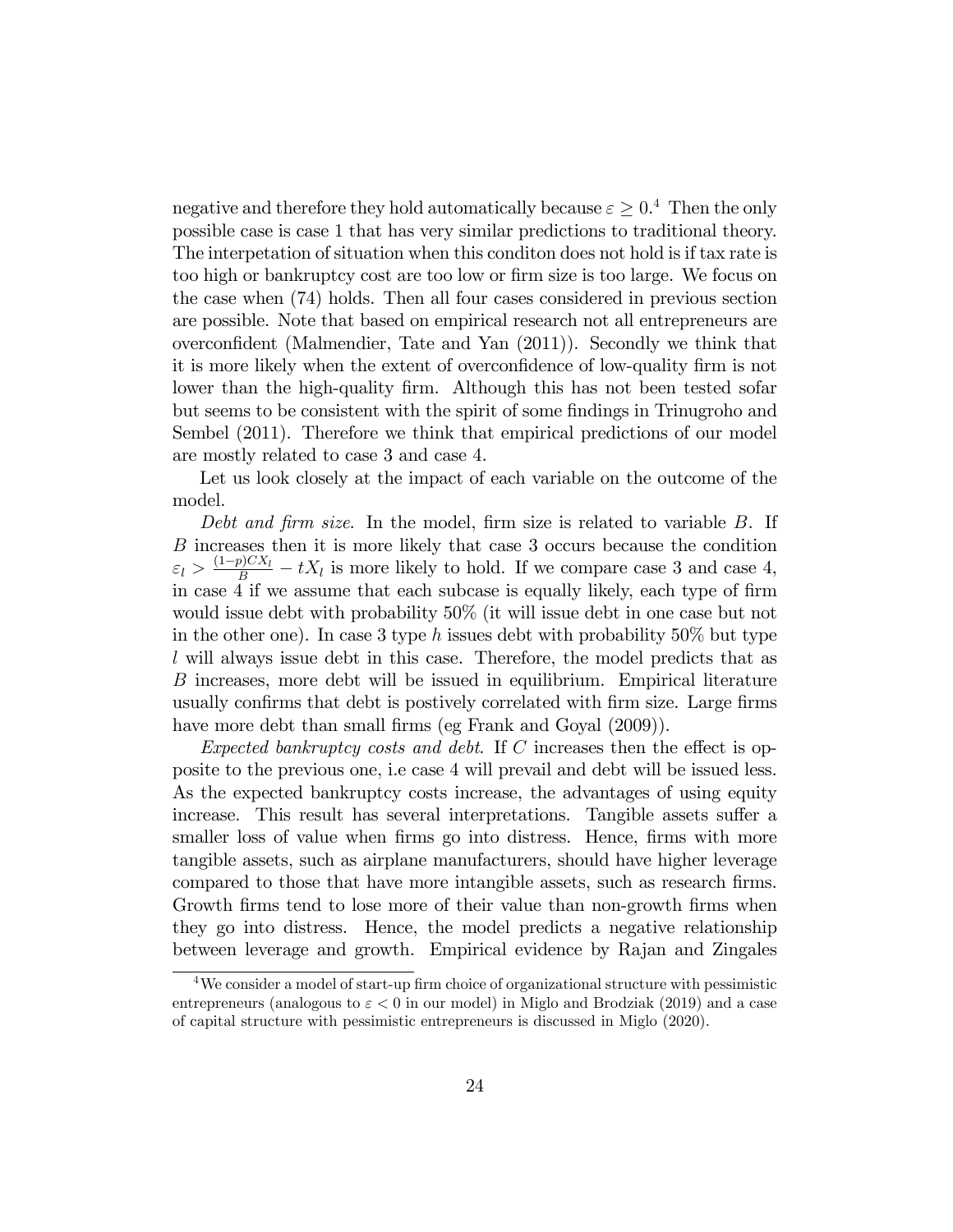(1995), Barclay, Morellec, and Smith (2006), and Frank and Goyal (2009) generally supports the above predictions.

Taxes and debt. The effect of increase in t is similar to that of B described above. So tax rate is positively correlated with debt. Debt should increase because higher taxes lead to a greater tax advantage of using debt. Hence, firms with higher tax rates should have higher debt ratios compared to firms with lower tax rates. Inversely, firms that have substantial non-debt tax shields such as depreciation should be less likely to use debt than firms that do not have these tax shields. If tax rates increase over time, debt ratios should also increase. Debt ratios in countries where debt has a much larger tax benefit should be higher than debt ratios in countries whose debt has a lower tax benefit.

Note that Graham (1996) finds some support for tax factor. Faulkender and Smith (2016) discuss tax strategies of international companies. It is mentioned that multinational groups are using significantly higher debt in high-tax jurisdictions, which is consistent with the tax shield idea. Devereux, Maffini and Xing (2018) find support for positive correlation between tax rate and firm debt using confidential company-level tax returns for a large sample of UK Örms.

Debt and Profitability. A separating equilibrium where high-quality firms issue equity and low-quality firms issue debt appears more often than one where high-quality firms issue debt and low-quality firms issue equity. An implication of this result is that debt and proftability are negatively correlated. This is a new result compared to the traditional pecking-order theory or behavioral finance literature (Fairchild (2005)).

Empirical studies typically find a negative relationship between profitability and leverage (Titman and Wessels (1988), Rajan and Zingales (1995), Fama and French (2002), Frank and Goyal (2007), Vithessonthi and Tongurai (2015), Le and Phan (2017), Mai, Meng and Ye (2017)).

*Extent of asymmetric information and debt.* In our model, if  $X_h = X_l$ , then, as follows from Table 3, (if we assume, for example, that  $\varepsilon$  is equally likely to be below or abive the level  $\frac{(1-p)C}{B}$  debt and equity are equally likely. When  $X_h \neq X_l$  then as we dicsused above, case 3 and case 4 in Table 5 prevail. Also, as we mentioned previously, in case 3 debt dominates equity on average while in case 4 they are equally likely. So on average debt will dominate equity meaning that the extent of asymmetric information favors debt which is consistent with empirical findings. D'Mello and Ferris (2000)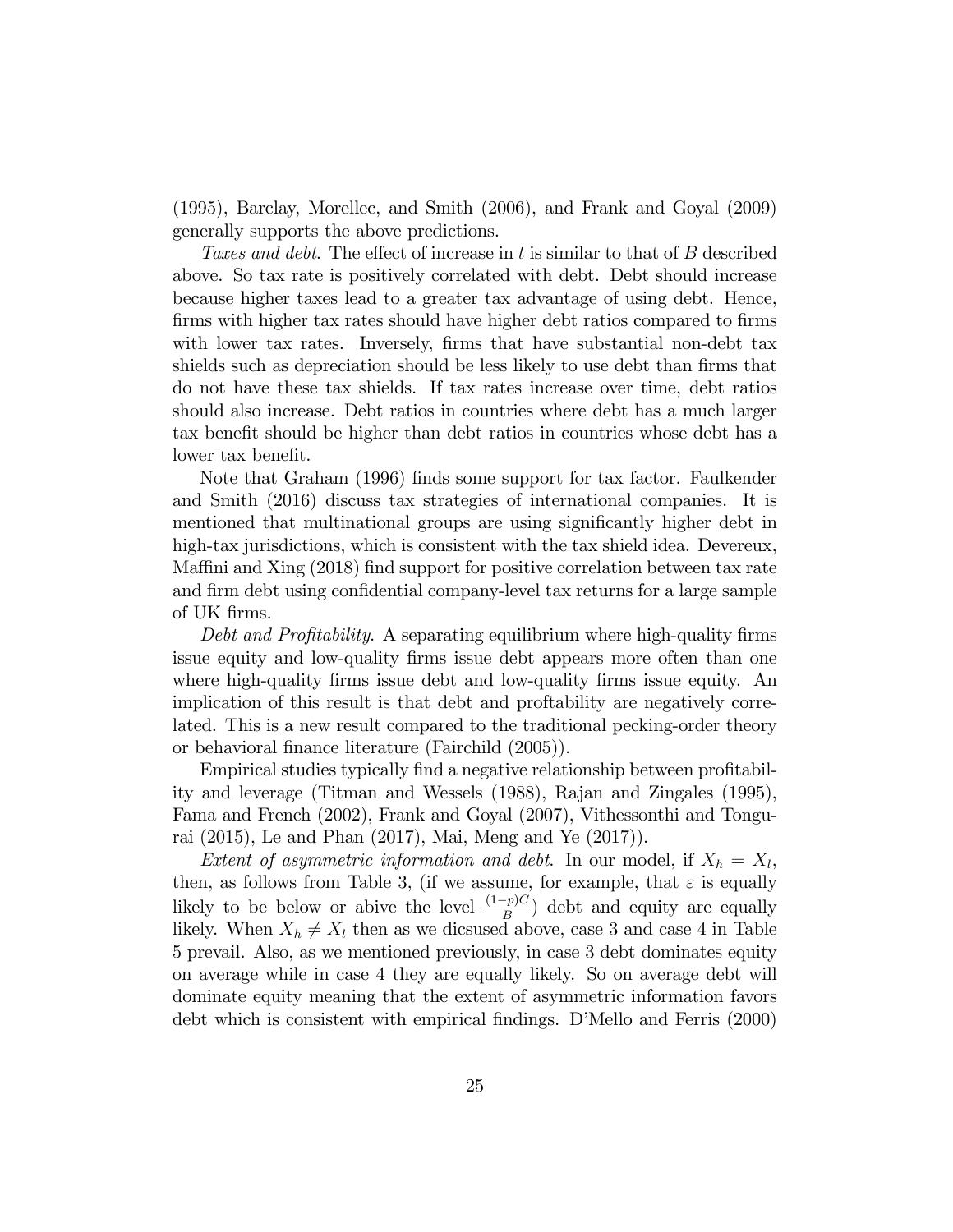and Bharath, Pasquariello, and Wu (2008) fimd that debt dominates equity when the extent of asymmetric information is large. Choe, Masulis, and Nanda (1993) find that equity issues are more frequent when the economy is doing well and information asymmetry is low.

Overconfidence and debt. In our model overconfidence is positively correlated with debt. Indeed if  $\varepsilon$  increases, it is more likely that case 3 will prevail over case 4 and as was previously mentioned, debt will prevail over equity. This result is generally consistent with empirical findings such as Malmendier, Tate and Yanv (2011). Also it follows from the separating equilibrium analysis that firms with overconfident managers issue more debt and/or less equity than firms with unbiased managers.

Capital structure and the business cycle. The model predicts that when the economy is bad ( $\mu$  is low), firms are less likely to issue equity (Case 3) and Case 4). When the economy is booming  $(\mu \text{ is high})$ , equity issues are more likely. Empirical work by Choe et al. (1993), Bayless and Chaplinsky (1996), and Baker and Wurgler (2002), Baum, Stephan and Talavera (2009) and Zeitun, Temimi and Mimouni (2017) suggests a positive relationship between equity issues and the business cycle.

Also as follows from case 3, when  $\mu$  is large debt is negatively correlated with proftability while when it is small, the opposite is true. Recent study finds, for example, French civil law countries show a positive influence of leverage on operating performance when the industry has suffered a downturn  $(González (2013)).$ 

# 6 Discussion

This section discusses different asummptions made in the article, the model robustness with regard to these assumptions and also possible model extensions and directions for future research.

Different profit functions. Our focus in this article is to analyze the role of different market imperfections and behavioural bias simultaneously. That is why we adopt a relatively simple project return function. Most of our results are intuitively sound and will hold if different profit functions (eg. with continuous support) are used. It will not, however, affect the results although it can change some proofs. For example, an equilibrium where the high-quality type issues equity (case 3) would still exist. If the level of overconfidence of low-quality type is significantly large then it will not be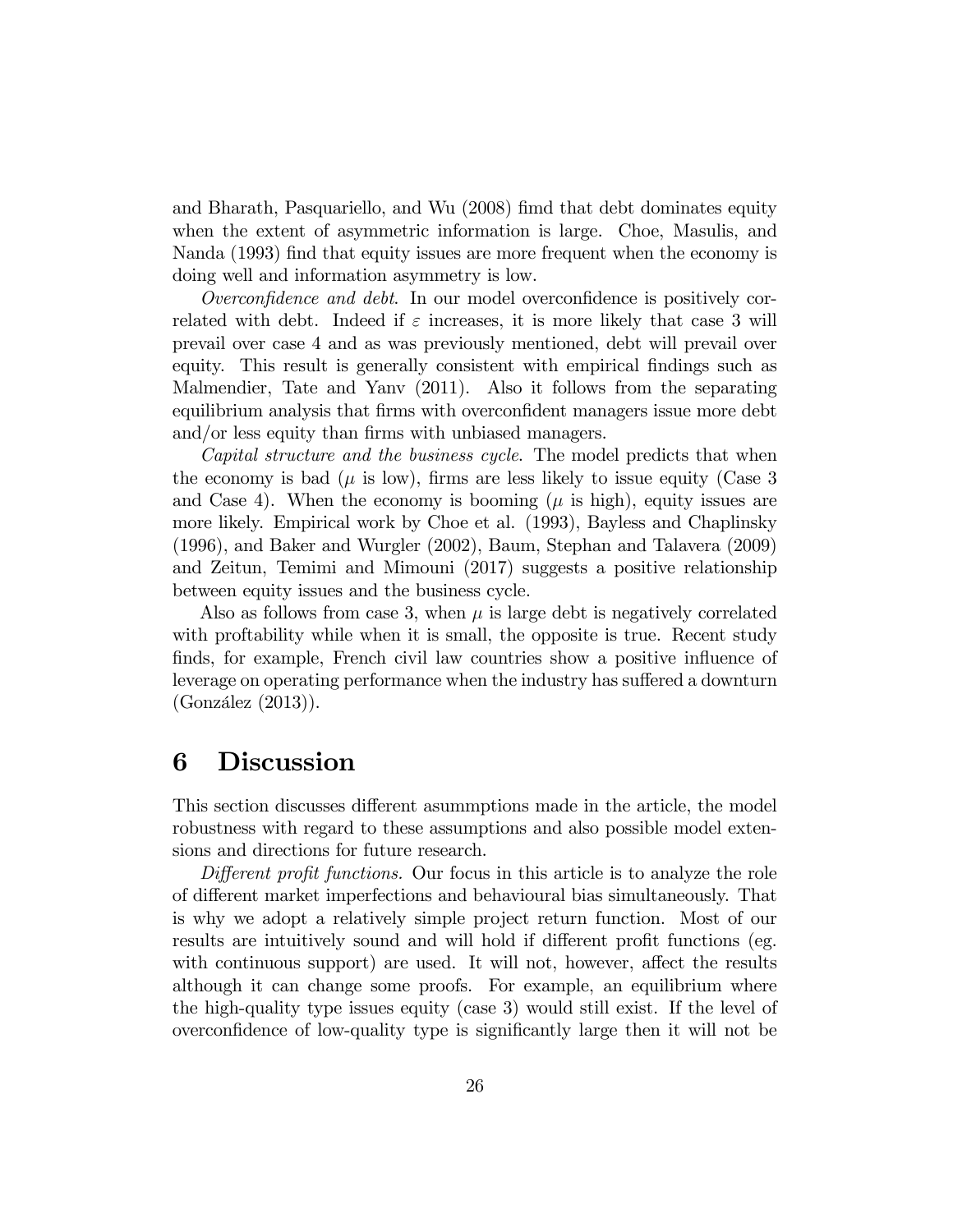interested in mimicking the high-quality type issuing equity although the calculations become longer.

The distribution of types. In our model we use two types of firms to illustrate the main ideas. This is also very typical in literature. A natural question though is whether the results stand if one considers a case with multiple types. Our analysis shows that most conclusions remain the same. It is well known, for example, that POT results hold under asymmetric information with multiple types (see Myers and Majluf (19884) and Nachman and Noe  $(1994)$ . In the case of multiple types (and assuming that overconfidence level is negatively correlated with a firm's quality) one can show that a semiseparating equilibrium exists with a cut-off level of expected performance such that all firms with expected performance higher than this level issue equity and all Örms with expected performance lower issue debt. Qualitatively it has similar interpretations to our main results.

More types of financing. Introducing additional financing strategies such as convertible securities is an interesting direction for future research. Most results regarding the costs and benefits of different financing strategies found in this paper are quite general and do not depend on the introduction of additional options into the model. The idea holds that if some firms are run by overconfident managers and some firms are run by rational managers then overconfident managers would prefer securities that are less sensitive to future performance since these securities are less "penalized" by the market from their point of view. Rational managers would not mind to issue securities that have relative high sensitivity to future performance when they believe that prices will more or less correctly reflect their true values. Under asymmetric information (unlike the case when all managers are rational) they would anticipate that overconfident managers (if the level of overconfidence is relatively high) will issue securities with low sensitivity and do not mimic their strategies.

Moral hazard. In our model we assume that managers act in the interest of shareholders. One can extend the model by allowing managerial moral hazard. For example, one can consider a scenario where managerial moral hazard takes place because a manager's equity stake in his firm is reduced while his individual effort is costly and this cost is not shared. This approach is very common in financing literature (starting with Jensen and Meckling (1976)) and typically creates an agency cost of equity Önancing (also see Fairchild (2005)). This will reduce incentives for high-quality firms to issue equity in equilibrium. However, there are many different ways to analyze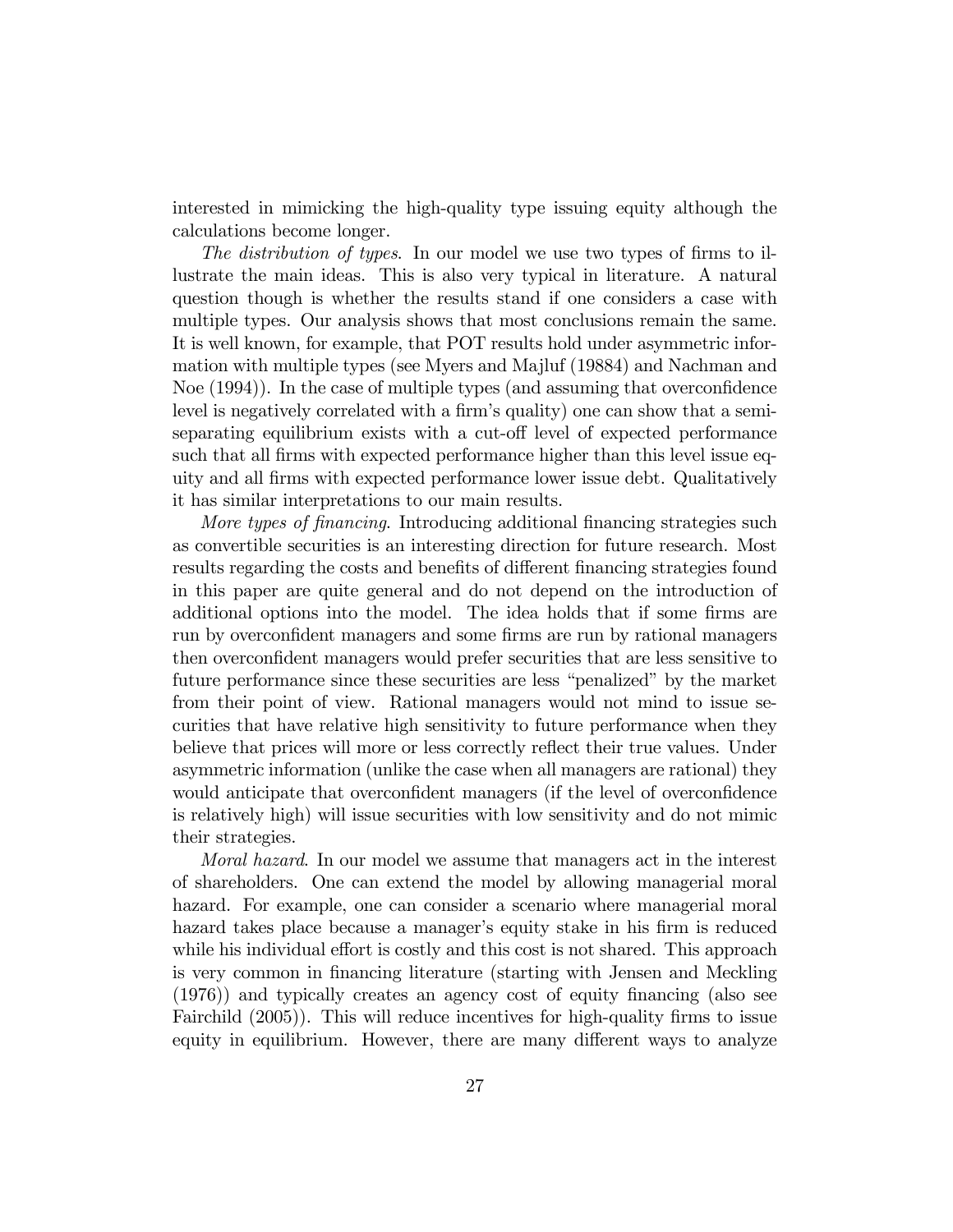moral hazard issues, for example, to explicitly model a manager's level of effort and it's impact on the probability distribution of his firm's profit and respectively how earnings are shared between different claimholders. This approach is quite common in contract literature. In finance literature this approach was used, for example, in Innes (1990). Debt may have its own cost related to moral hazard issues such as underinvestment and overinvestment problems for example (see, for example, Myers (1977)). Adding moral hazard is an interest line for future research.

Behavioural biases exist regarding other variables. Another possible extension of our research is to analyze the case when entrepreneurs are biased with regard to not only the project return but, for example, the probability of project success  $p$ . Two points are worth mentioning though. The main result of our paper, that the combination of four factors (namely asymmetric information, behavioural bias, tax and bankruptcy costs) leads to a richer set of predictions compared to traditional theories will not be affected. Quantitatively, the results may change though.

# 7 Conclusion.

This article presents a new capital structure model based on four factors well documented in literature: asymmetric information, taxes, bankruptcy costs and decision-makers' overconfidence. The model can simultaneously explain several facts about capital structure including those that remain puzzling from existing theories point of view eg negative correlation between debt and profitability; why firms issue equity etc. Unlike many advanced research on capital structure, a closed-form solution is obtained for most results.

### References

Antweiler, Werner, and Murray Z. Frank, 2006, Do U.S. Stock Markets Typically Overreact to Corporate News Stories? Working Paper, University of British Columbia and University of Minnesota.

Baker, Malcolm, and Jeffrey Wurgler, 2002, Market Timing and Capital Structure, Journal of Finance 57, 1-32.

Barclay, Michael J., Erwan Morellec, and Clifford W. Smith Jr, 2006, On the Debt Capacity of Growth Options, Journal of Business 79, 37-59.

Baum, Christopher F., Andreas Stephan, and Oleksandr Talavera, 2009, The Effects Of Uncertainty On The Leverage Of Nonfinancial Firms, Eco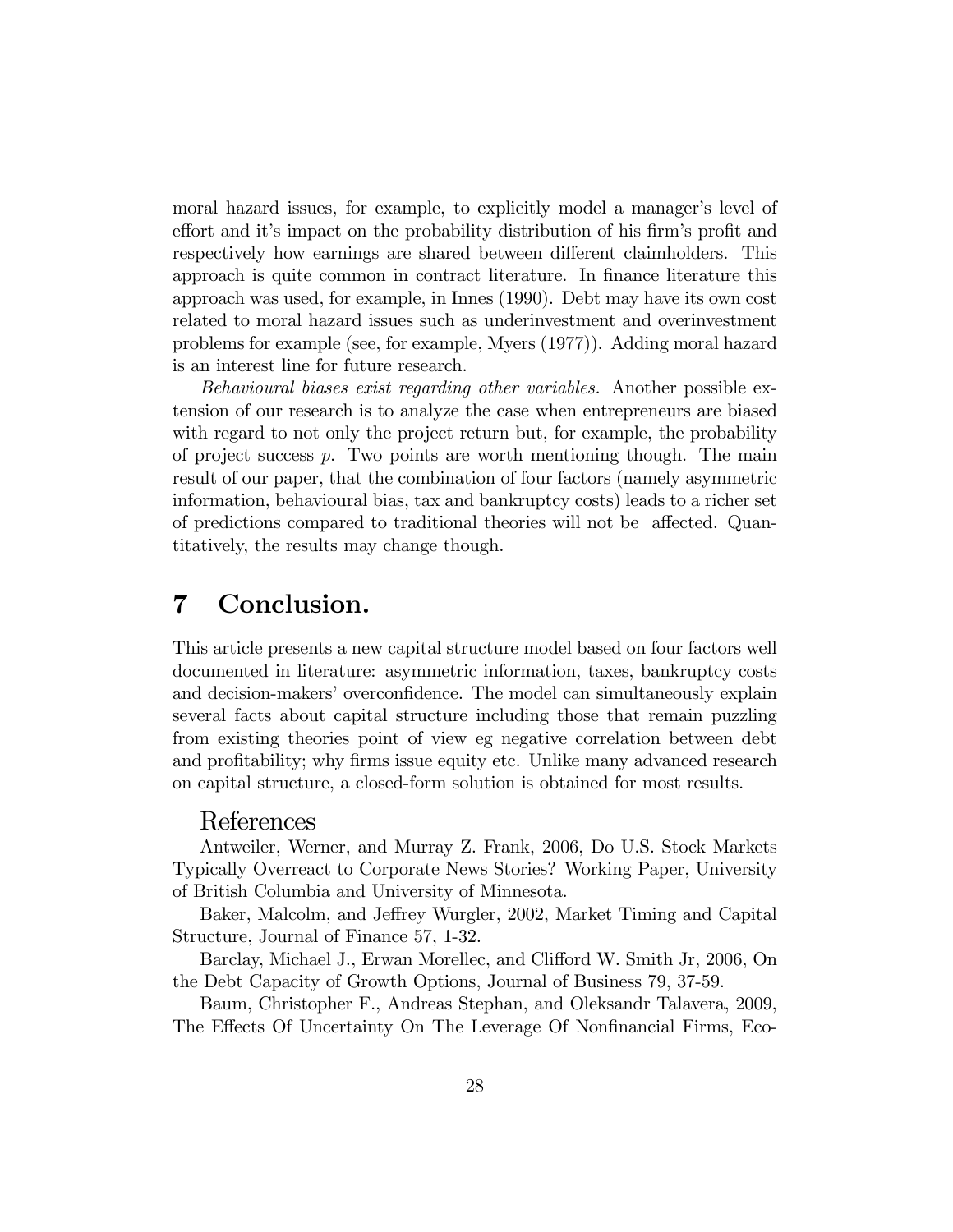nomic Inquiry, 47(2), 216-225.

Bayless, Mark, and Susan Chaplinsky, 1996, Is There a Window of Opportunity for Seasoned Equity Issuance? Journal of Finance 51, 253-278.

Bharath, Sreedhar, Paolo Pasquariello, and Guojun Wu, 2008, Does Asymmetric Information Drive Capital Structure Decisions? Review of Financial Studies 22, 3211-3243.

Brennan, Michael, and Alan Kraus, 1987, Efficient Financing under Information Asymmetry, Journal of Finance 42, 1225-1243.

Brick, Ivan E., Michael Frierman, and Yu K. Kim, 1998, Asymmetric Information Concerning the Variance of Cash Flows: The Capital Structure Choice, International Economic Review 39, 745-761.

Chirinko, Robert, and Anuja Singha, 2000, Testing Static Trade-off Against Pecking Order Models of Capital Structure: A Critical Comment, Journal of Financial Economics 58, 417-425.

Cho, In-Koo, and David Kreps, 1987, Signaling Games and Stable Equilibria, The Quarterly Journal of Economics 102(2), 179-221.

Choe, Hyuk, Ronald Masulis, and Vicram Nanda, 1993, Common Stock O§erings across the Business Cycle, Journal of Empirical Finance 1, 1-29.

Cook, Douglas, and Robert Kieschnick, 2009, On the Evolution of Capital Structure, Working Paper, University of Alabama and University of Texas at Dallas.

Devereux, Michael P., Giorgia Maffini, and Jing Xing, 2018, Corporate tax incentives and capital structure: New evidence from UK firm-level tax returns, Journal of Banking & Finance  $88, 250-66$ 

D'Mello, Ranjan, and Stephen P. Ferris, 2000, The Information Effects of Analyst Activity at the Announcement of New Equity Issues, Financial Management 29, 78-95.

Eckbo, B. Espen, 1986, Valuation Effects of Corporate Debt Offerings, Journal of Financial Economics 15, 119-151.

Fairchild, Richard, 2005, The effect of managerial overconfidence, asymmetric information, and moral hazard on capital structure decisions. ICFAI Journal of Behavioral Finance 2(4).

Fama, Eugene, and Kennett R. French, 2002, Testing Trade-off and Pecking Order Predictions about Dividends and Debt, Review of Financial Studies 15, 1-33.

Faulkender, Michael, and Jason Smith, 2016, Taxes and Leverage at Multinational Corporations, Journal of Financial Economics, 122(1) , 1-20, https://doi.org/10.1016/j.jfineco.2016.05.011.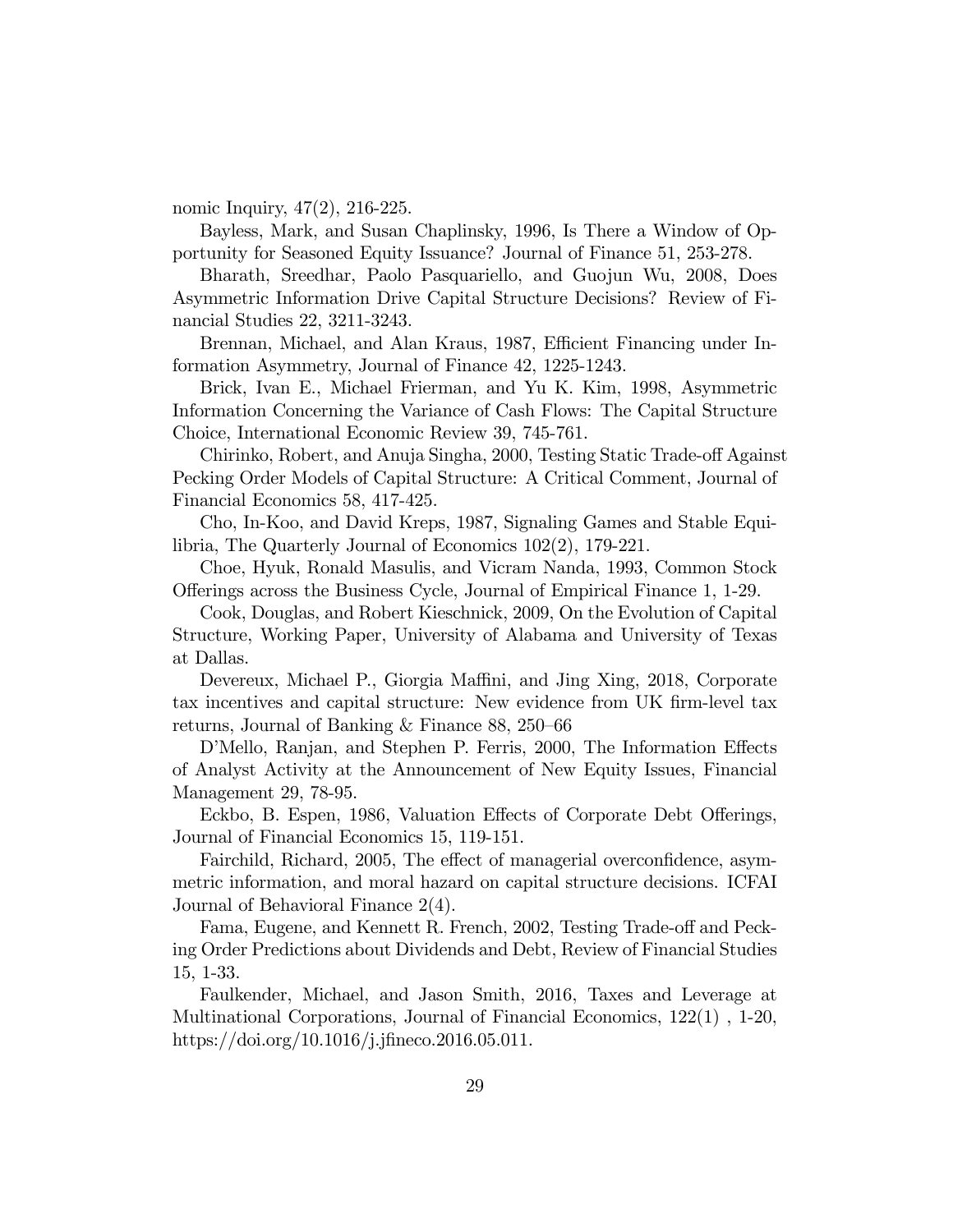Frank, Murray, and Vidhan Goyal, 2003, Testing the Pecking Order Theory of Capital Structure, Journal of Financial Economics 67, 217-248.

Frank, Murray Z.; Goyal, Vidhan K.; Capital Structure Decisions: Which Factors Are Reliably Important?. Financial Management 2009, 38(1), 1-37, https://doi.org/10.1111/j.1755-053X.2009.01026.x.

Fudenberg, Drew, and Jean Tirole, 1991, Game Theory, MIT Press

González, Víctor M., 2013, Leverage and corporate performance: International evidence, International Review of Economics & Finance  $25, 169-84$ .

Graham, John R., 1996, Debt and the Marginal Tax Rate, Journal of Financial Economics 41, 41-73.

Graham, John R., and Campbell R. Harvey, 2001, The Theory and Practice of Corporate Finance: Evidence from the Field, Journal of Financial Economics 60, 187-243.

Harris, Milton, and Artur Raviv, 1991, The Theory of Capital Structure, Journal of Finance 46(1), 297-356.

Hennessy, Christopher A., and Tony A. Whited, 2005, Debt Dynamics, Journal of Finance 60, 1129-1165.

Innes, Robert, 1990, Limited Liability and Incentive Contracting with ex-ante Choices, Journal of Economic Theory 52, 45-67.

Jain, Bharat, and Omesh Kini, 1994, The Post-Issue Operating Performance of IPO Firms, Journal of Finance 49, 1699-1726.

Jensen, Michael C., and William H. Meckling, 1976, Theory of the Firm: Managerial Behavior, Agency Costs and Ownership Structure, Journal of Financial Economics 3, 305-360.

Ju Nengjiu, Robert Parrino, Allen M. Poteshman, and Michael S. Weisbach, 2005, Horses and Rabbits? Trade-off Theory and Optimal Capital Structure, Journal of Financial and Quantitative Analysis 40, 259-281.

Kamath, Ravindra, 1997, Long-term Financing Decisions: Views and Practices of Financial Managers of NYSE Firms, Financial Review 32, 331- 356.

Kraus, Alan, and Robert H. Litzenberger, 1973, A State-preference Model of Optimal Financial Leverage, Journal of Finance 28, 911-922.

Le, Thi Phuong Vy, and Thi Bich Nguyet Phan, 2017, Capital structure and Örm performance: Empirical evidence from a small transition country. Research in International Business and Finance 42, 710–26.

Leary, Mark T., and Michael R. Roberts, 2010, The Pecking Order, Debt Capacity, and Information Asymmetry, Journal of Financial Economics 95, 332-355.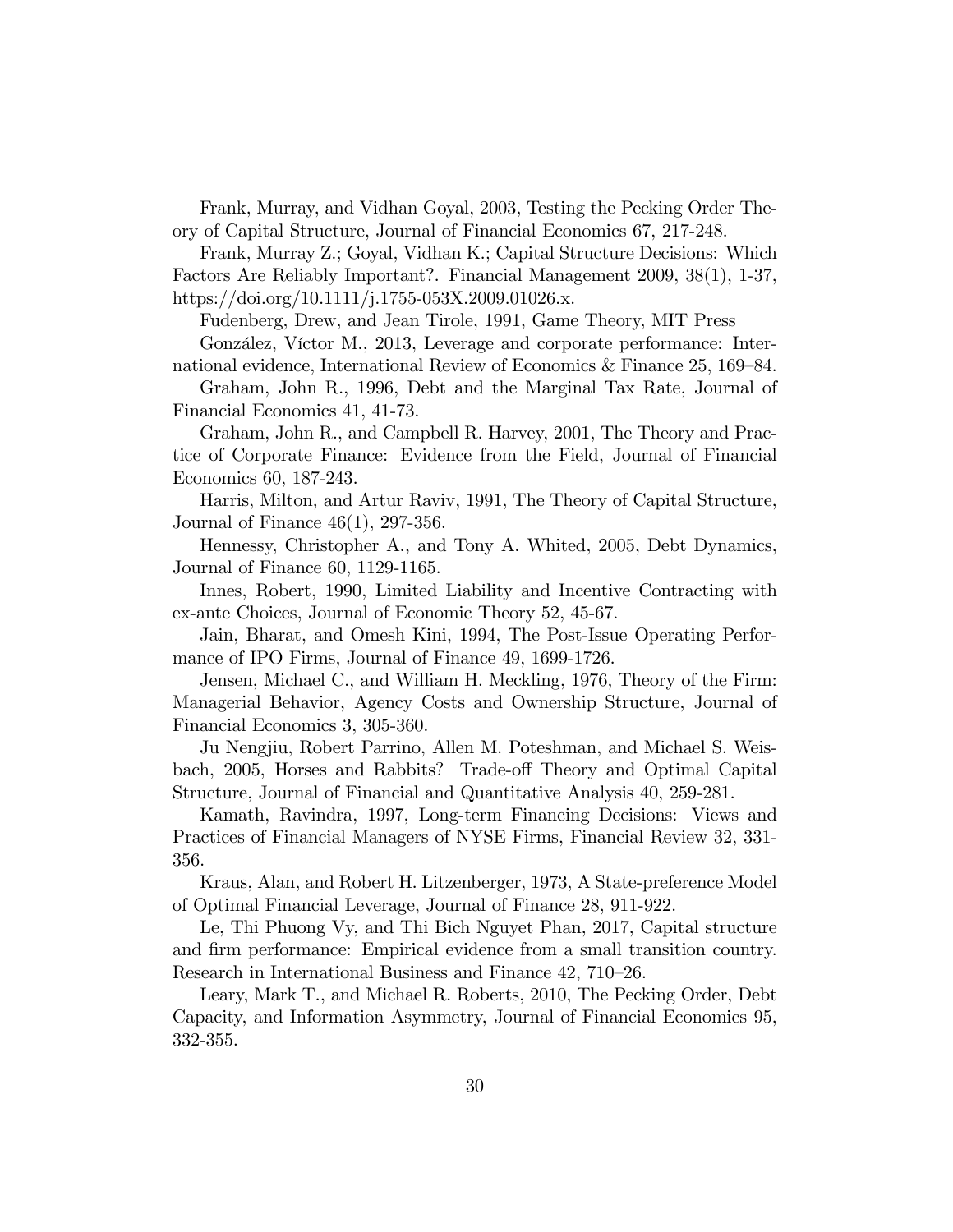Leland, Hayne E., and David H. Pyle, 1977, Information Asymmetries, Financial Structure, and Financial Intermediation, Journal of Finance 32, 371-378.

Lemmon, Michael L., and Jaime F. Zender, 2010, Debt Capacity and Tests of Capital Structure Theories, The Journal of Financial and Quantitative Analysis 45(5), 1161-1187.

Loughran, Tim, and Jay R. Ritter, 1997, The Operating Performance of Firms Conducting Seasoned Equity Offerings, Journal of Finance 52, 1823-1850.

Mai, Yong, Lei Meng, and Zhiqiang Ye, 2017, Regional variation in the capital structure adjustment speed of listed firms: Evidence from China. Economic Modelling 64, 288–94.

Malmendier, Ulrike, Geoffrey Tate, and Jon Yan, 2011, Overconfidence and Early-Life Experiences: The Effect of Managerial Traits on Corporate Financial Policies, Journal of Finance 66(5), 1687-1733.

Miglo, Anton, 2007, Debt-equity Choice as a Signal of Earnings Profile over Time, Quarterly Review of Economics and Finance 47, 69-93.

Miglo, Anton, 2011, Trade-off, Pecking Order, Signaling and Market Timing Models, in Baker, H. K., and G. S. Martin, Capital Structure and Corporate Financing Decisions: Theory, Evidence, and Practice, Wiley, Ch. 10, 171-190

Miglo, Anton, 2012, Multi-stage Investment, Long-term Asymmetric Information and Pecking Order Revisited, Journal of Current Issues in Finance, Business, and Economics 4(4), 43-59.

Miglo, Anton, 2016, Capital Structure in the Modern World; Palgrave Macmillan: London.

Miglo, Anton, 2017, Timing of earnings and capital structure, The North American Journal of Economics and Finance 40(C), 1-15.

Miglo, Anton, and Magdalena Brodziak, 2019, Taxes, Debt, Investments and the Choice of Business Form with Overconfident and Pessimistic Entrepreneurs, working paper. https://ssrn.com/abstract=3408732 or http://dx.doi.org/10.2139/ssrn.340

Miglo, Anton, 2020, Capital Structure and Firm Performance: An Analysis of Impact of Asymmetric Information and Behavioral Biases, working paper.

Modigliani, Franco, and Merton H. Miller, 1958, The Cost of Capital, Corporate Finance and the Theory of Investment, American Economic Review 48, 261-297.